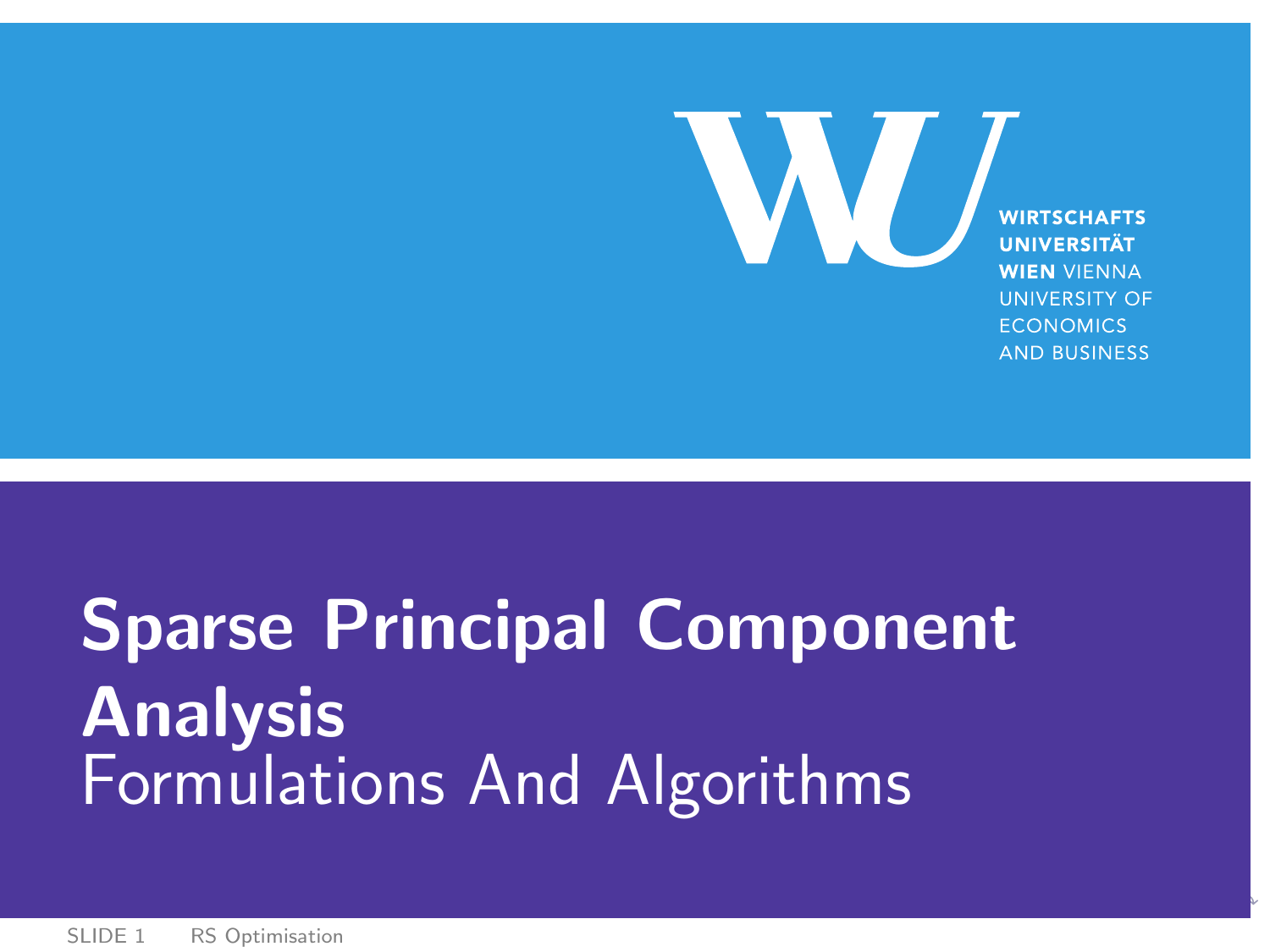



<span id="page-1-0"></span>**KED KARD KED KED E VOOR** 

# 1 [Background](#page-2-0)

- [What Is Principal Component Analysis \(PCA\)?](#page-2-0)
- [What Is Sparse Principal Component Analysis \(sPCA\)?](#page-6-0)

# 2 [The Sparse PCA Problem](#page-8-0)

- **[Formulations of sPCA](#page-8-0)**
- [Optimisation in sPCA](#page-9-0)

# 3 [Algorithmic solutions for sPCA](#page-10-0)

- [ScotLASS and elasticnet](#page-10-0)
- [Semidefinite Relaxation And Optimal Solution](#page-11-0)
- [Generalized Power Method](#page-26-0)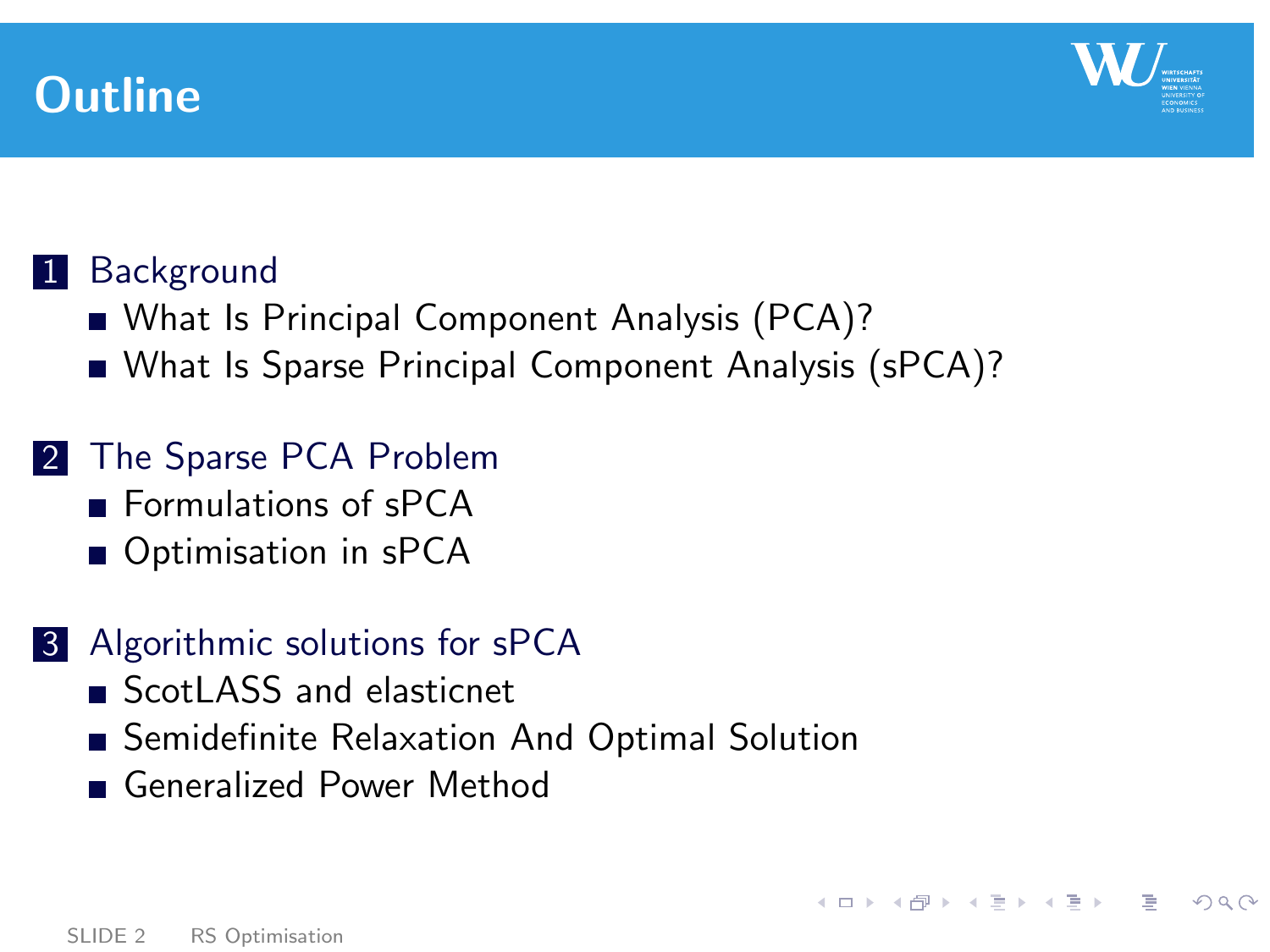

- PCA is a sequence of projections onto a linear manifold in  $\mathbb{R}^q$
- The projections to  $R^q$  should explain the maximum amount of data variance unaccounted for
- The projections should be orthogonal

There are two equivalent representations of that problem

- **Minimize the reconstruction error for a centered data matrix (least** squares problem)  $\rightarrow$  singluar value decomposition
- **Maximize the variance explained over the linear combination for a** given covariance matrix (eigenvalue problem)  $\rightarrow$  eigenstructure

<span id="page-2-0"></span>**KORK EXTERNS EN 2000**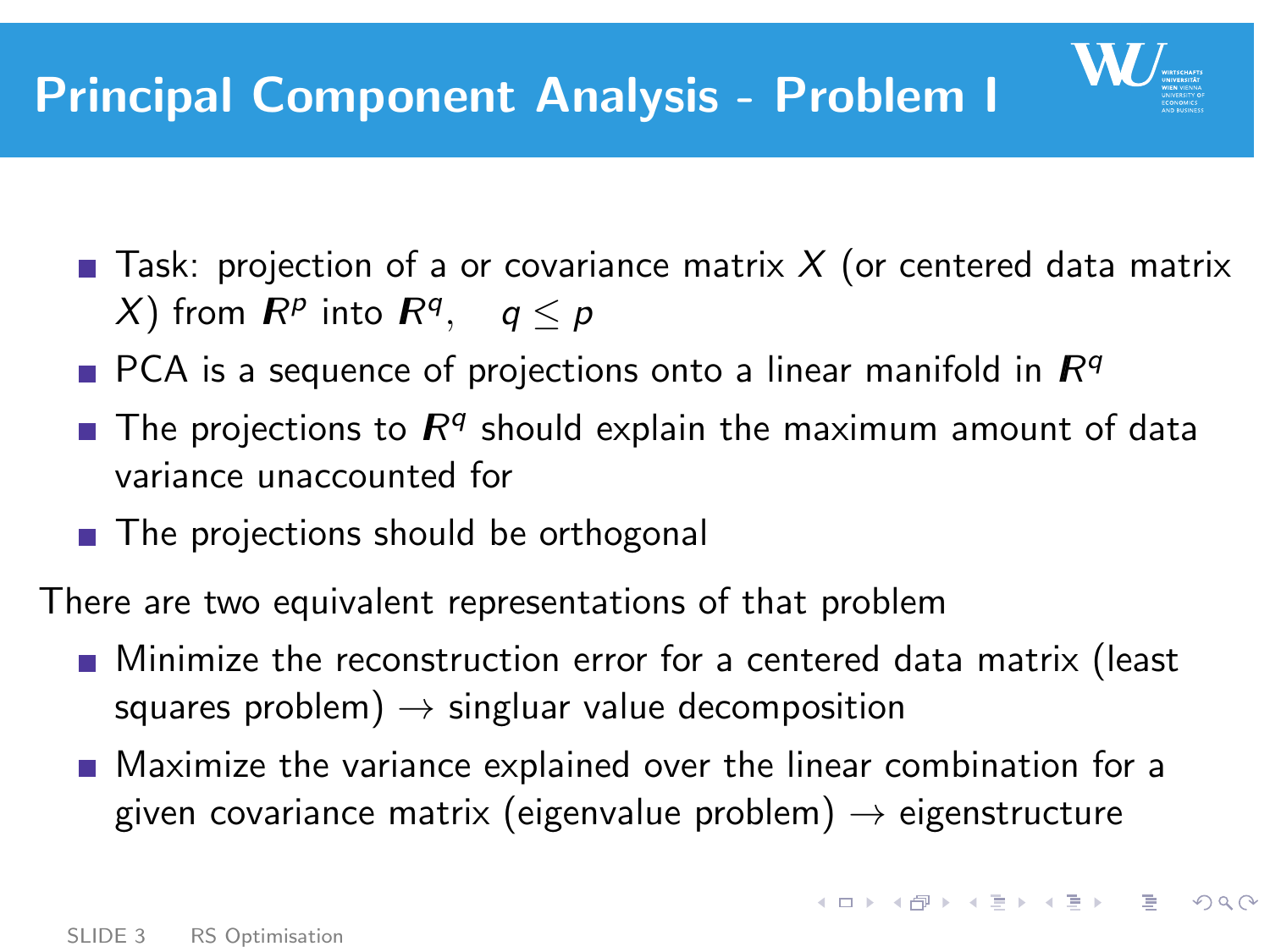

We will focus on the maximum variance formulation (cf. Sharma, 1996): PCA looks to reconstruct the covariance matrix of  $X, E(X^{\mathcal{T}}X)$  by linear combinations of the original  $\rho$  variables, i.e. finding  $v_q$  for  $v_q^{\mathcal{T}} E(X^{\mathcal{T}} X)v_q$ . This leads to

## PCA - Maximum Variance

<span id="page-3-1"></span>
$$
\max v_q^T (X^T X) v_q \text{ subject to } v_q^T v_q = 1; v_{q-1}^T v_q = 0. \tag{1}
$$

with  $v_q$  denoting the  $q$ -th eigen vector of  $X^{\mathcal{T}}X$  with loadings for each of the p variables  $(1 \le q \le p)$ . The other formulation for which the reconstruction error is minimized is

<span id="page-3-0"></span>
$$
min_{\lambda, V_q} \sum_{i=1}^n ||x_i - V_q \lambda_i||^2
$$

 $V_a$  i[s](#page-5-0) a  $p \times q$  $p \times q$  $p \times q$  matrix with orthogonal unit vecto[rs](#page-2-0) i[n](#page-2-0) [c](#page-2-0)[olu](#page-3-0)mns[.](#page-6-0) SLIDE 4 [RS Optimisation](#page-0-0)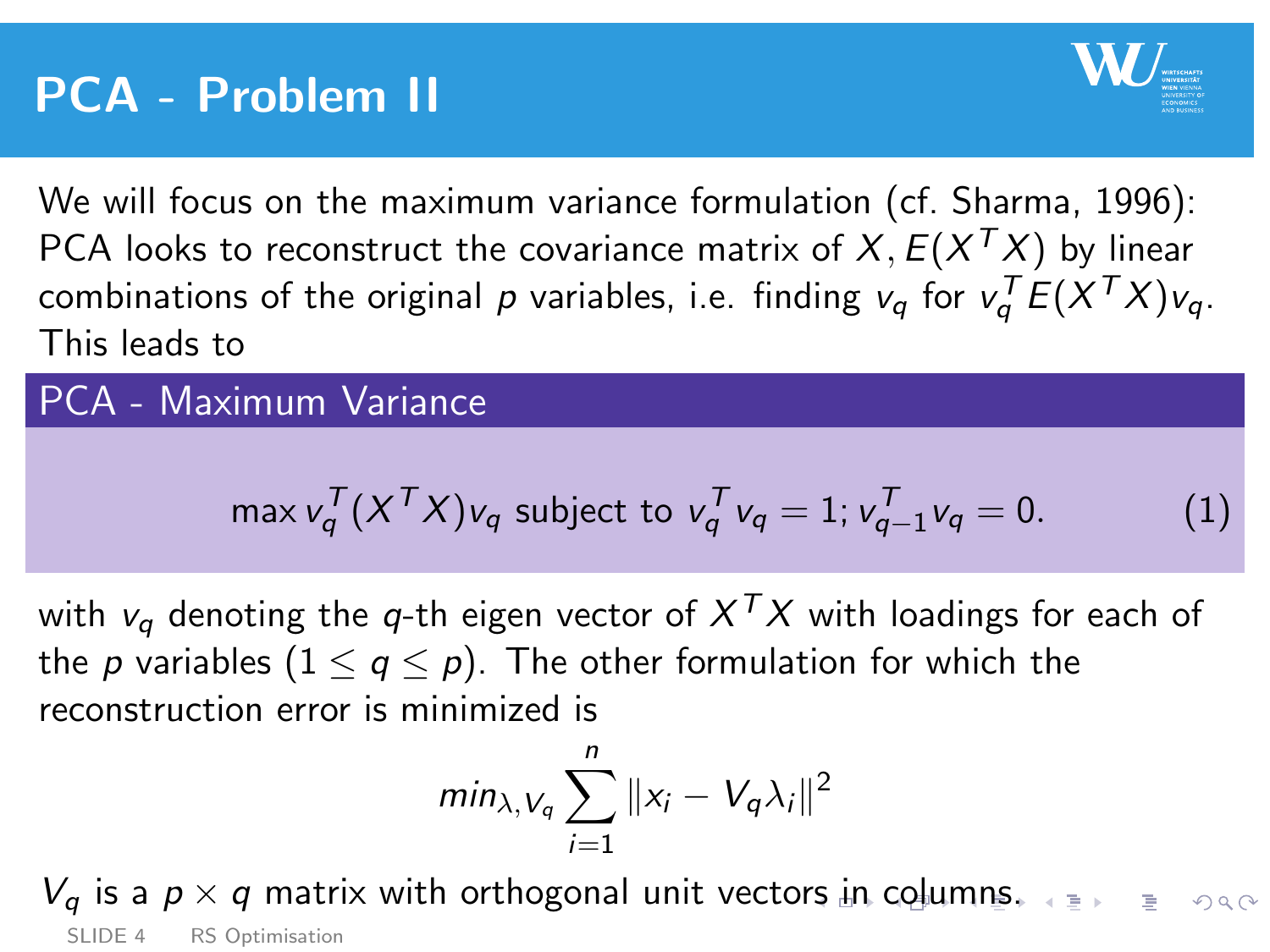

Solving [\(1\)](#page-3-1) with Lagrange multipliers  $\lambda$  leads to

$$
(XTX - \lambda I)v_q = 0
$$
 (2)

hence an eigenvalue problem. There are  $p$  (non-trivial) eigenvalues  $\lambda_q$ ,  $(q = 1, \ldots, p)$  and for each we get the corresponding eigenvectors by

$$
v_q^T (X^T X) v_q = \lambda_q \tag{3}
$$

<span id="page-4-0"></span>**KORK EXTERNE PROPER** 

 $v_a$  is called the q-th principal component and  $\lambda_a$  is the variance explained by the linear combination.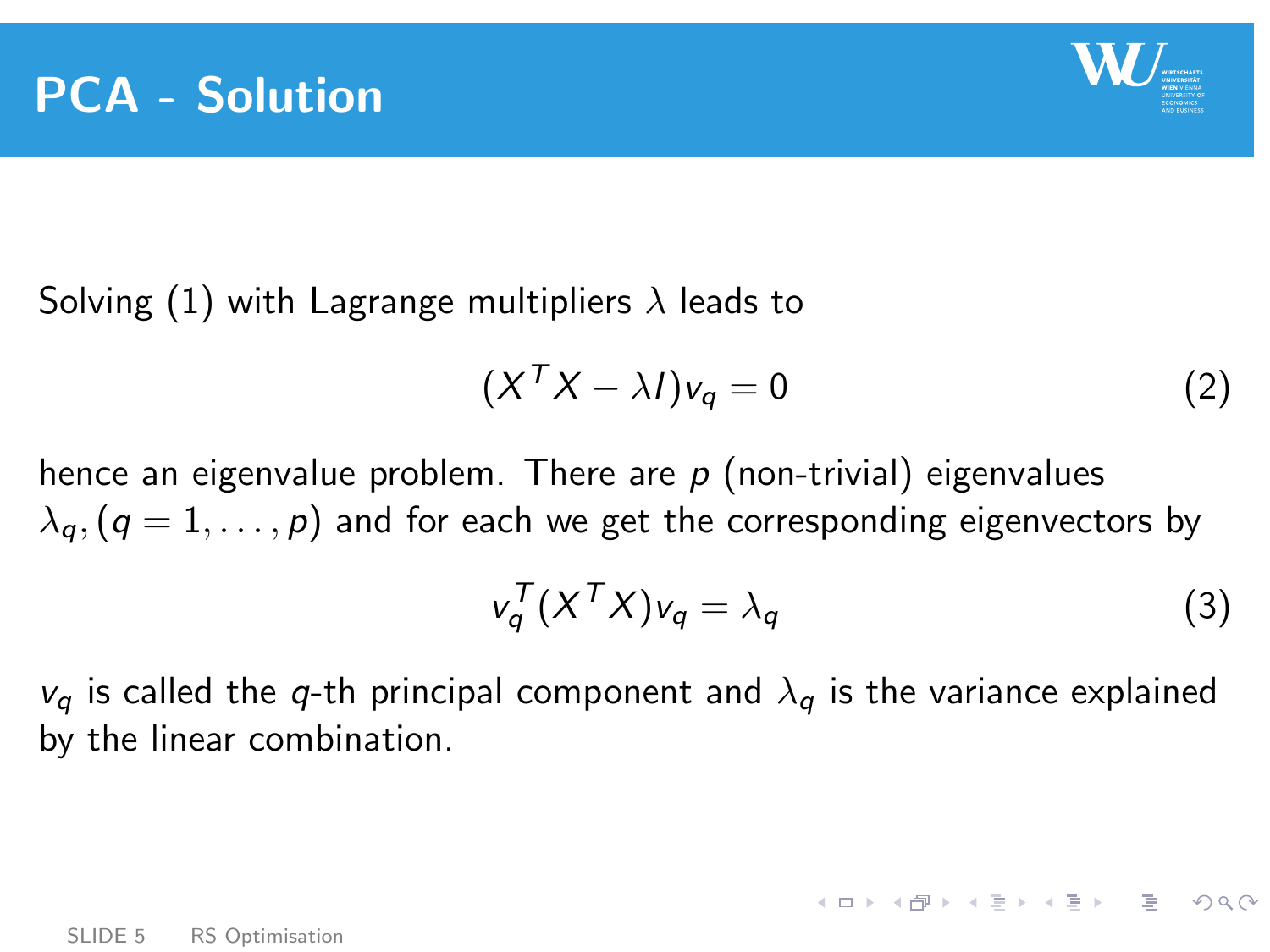# PCA - Representation





SLIDE 6 [RS Optimisation](#page-0-0)

<span id="page-5-0"></span> $OQ$ イロト イ部 トイヨ トイヨト  $\equiv$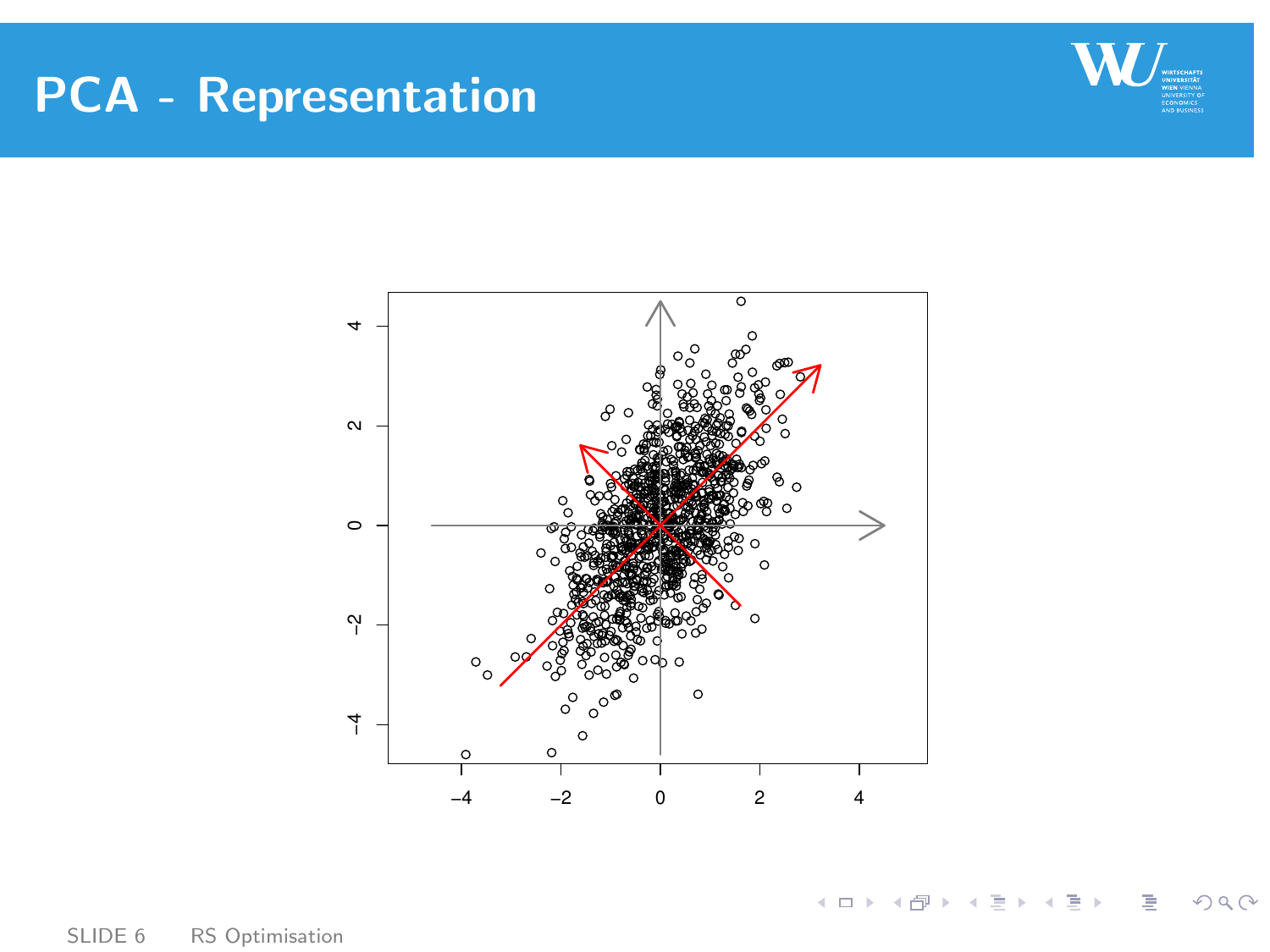

<span id="page-6-0"></span>**KEIN KARA KEIN EE SOAR** 

The PCA solution usually leads to all  $\rho$  loadings  $\mathsf{v}_j, j=1,\ldots,\rho$  being non zero.

- Interpretation can be more difficult
- **Problematic if**  $p$  **is very large**

The idea of sparse PCA is now to force a number of  $v_j$  to be zero, hence the eigenvector is sparse.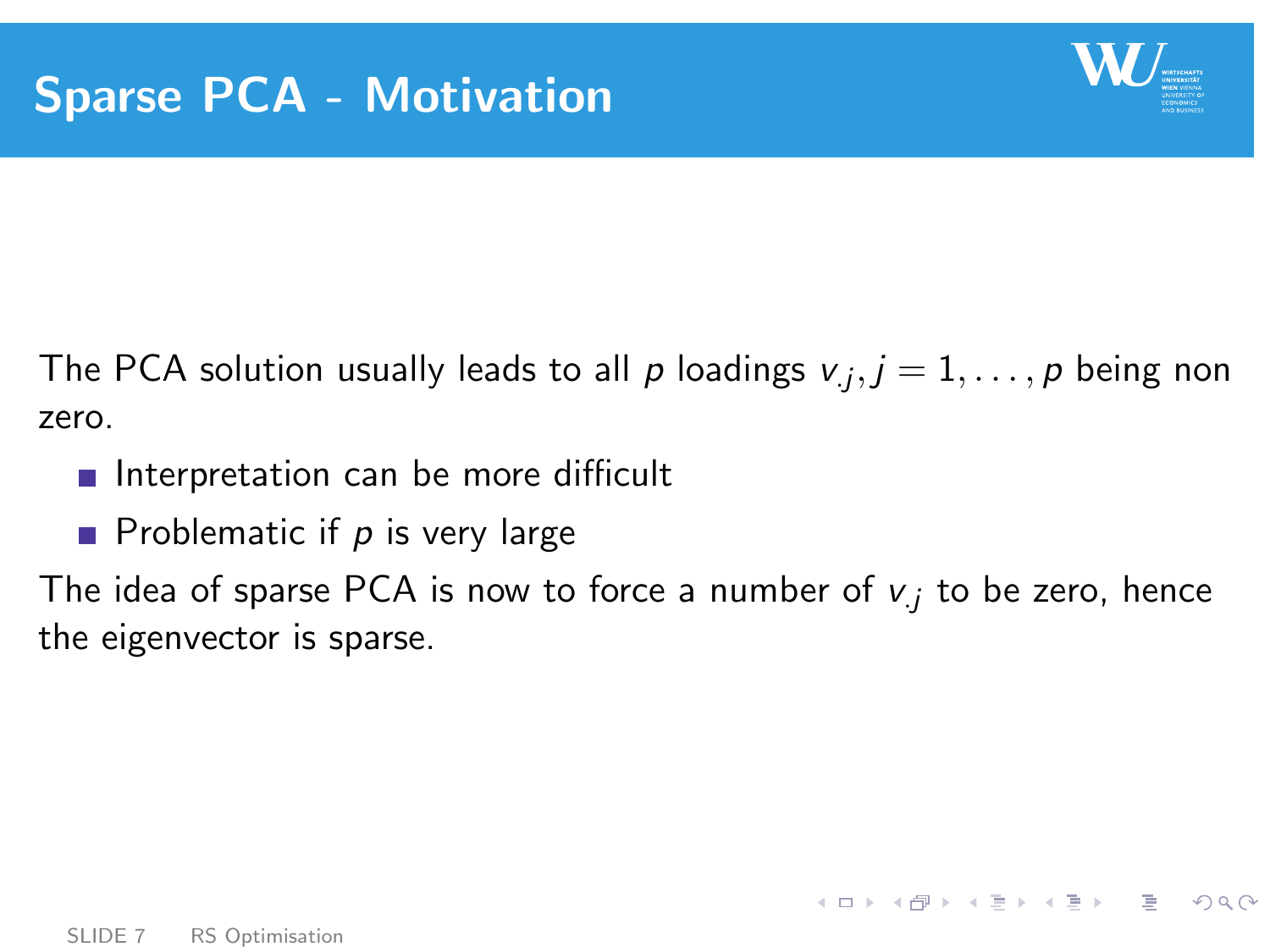

K D → K @ → K E → K E → C E → O Q O

For example, consider this application:

**Asset allocation:** We want to get principal components of the Eurostoxx 50, i.e. linearly reconstruct the covariance matrix. Additionally we want to derive portfolio allocation weights but minimize transaction costs (hence not invest in all 50 stocks, but, say, 5).

We are sure one can find many applications in economics, text mining, business analytics and so on.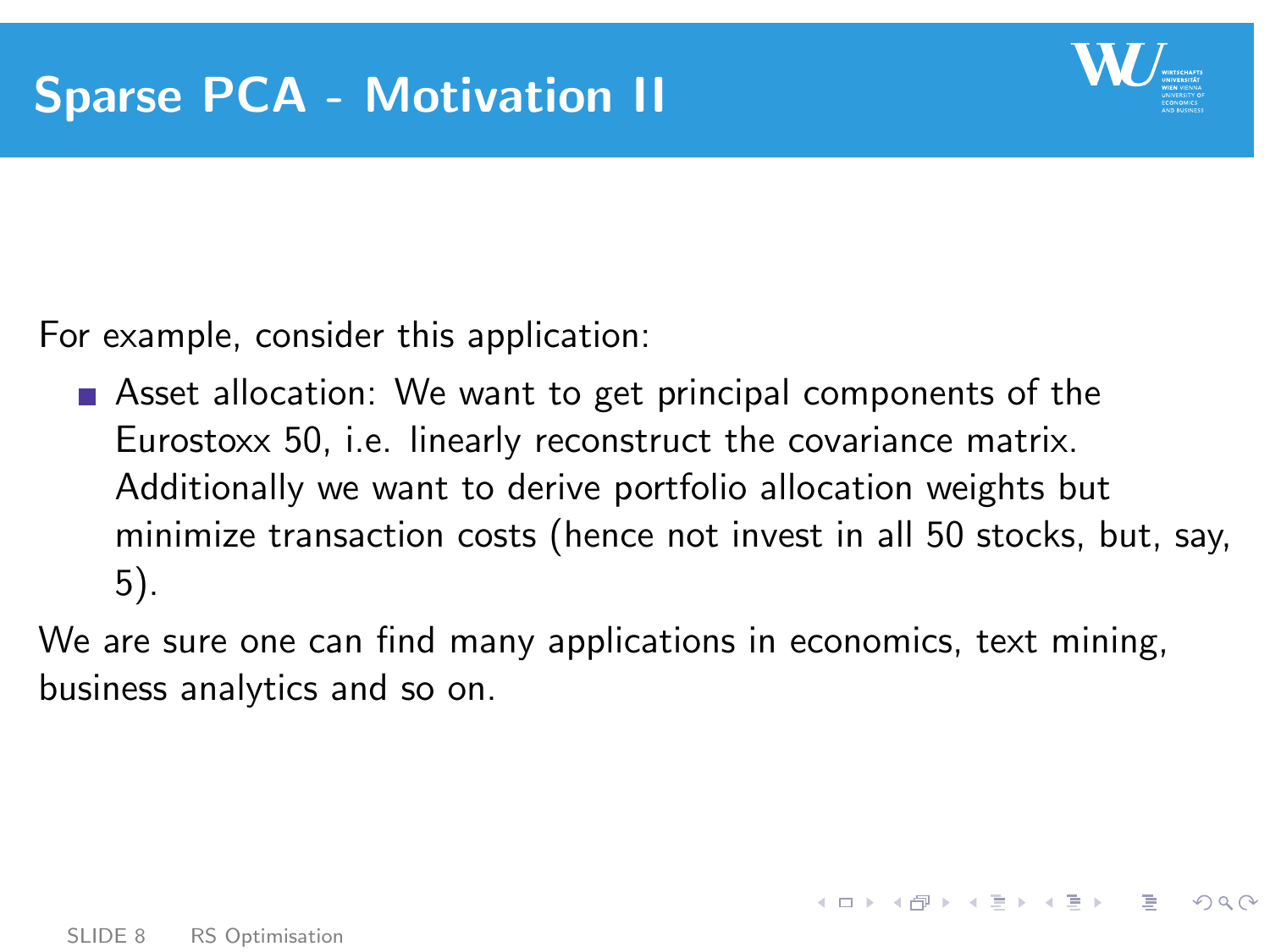<span id="page-8-0"></span>

The sparse PCA problem can again be formulated as variance maximization subject to a side condition (cardinality problem) or via recontruction error (leads to a elastic net problem).

#### sPCA - Maximum Variance

<span id="page-8-1"></span>
$$
\max v_q^T (X^T X) v_q
$$
  
subject to 
$$
v_q^T v_q = 1
$$

$$
||v_q||_0 \le k
$$

or

$$
\min_{\theta, v_q} \sum_{i=1}^n \|x_i - \theta v_q^T x_i\|_2^2 + \delta \|v_q\|_2^2 + \delta_1 \|v_q\|_1 \text{ subject to } \theta^T \theta = 1
$$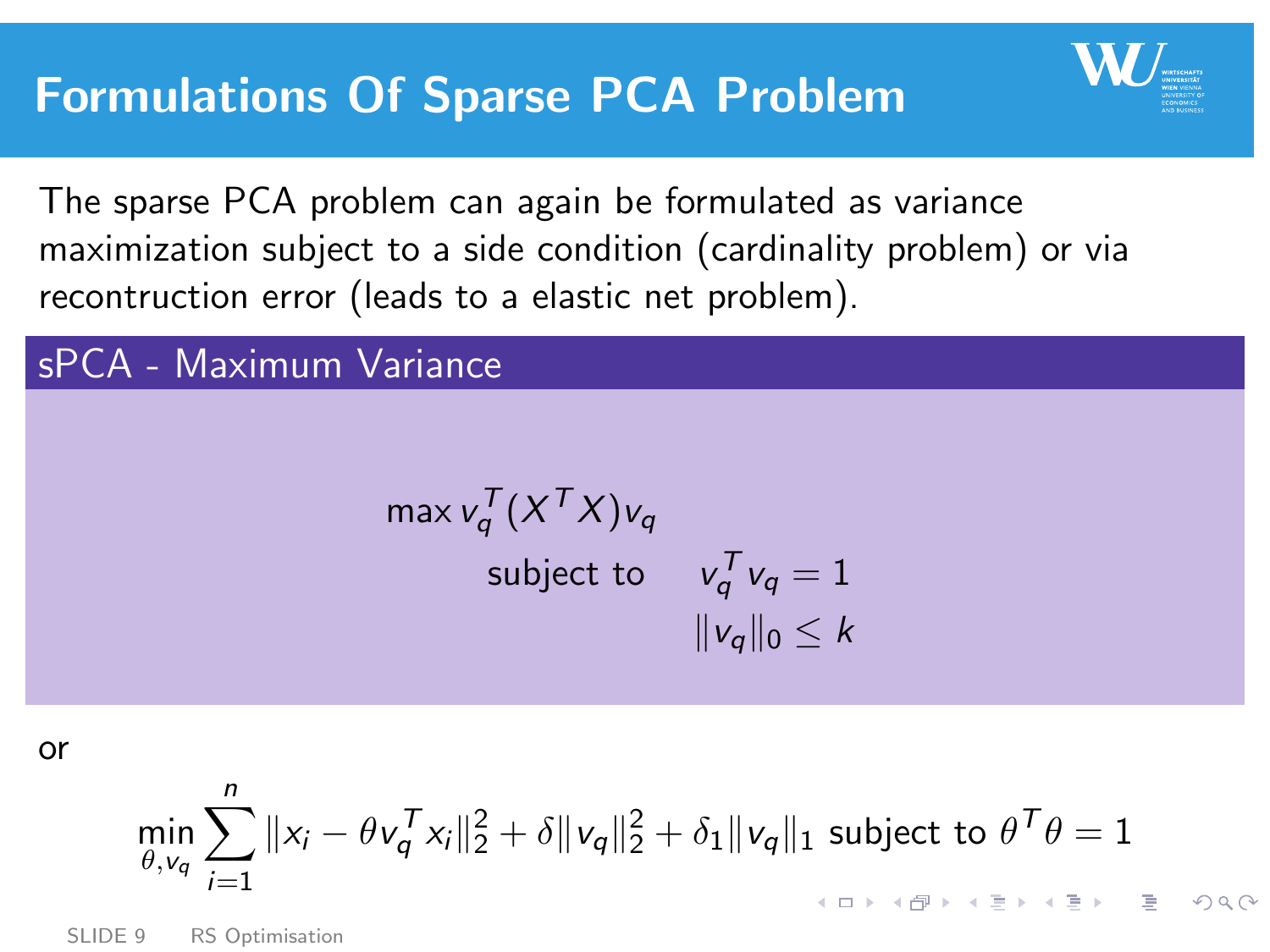

<span id="page-9-0"></span>

Unfortunately, optimisation of the aforementioned problems are not trivial, it is a combinatorial problem.

- Both are non convex optimization problems. The latter is convex for parameter subsets fixed.
- Computation is complex and cumbersome, especially for the first.
- The second one needs large scale examples.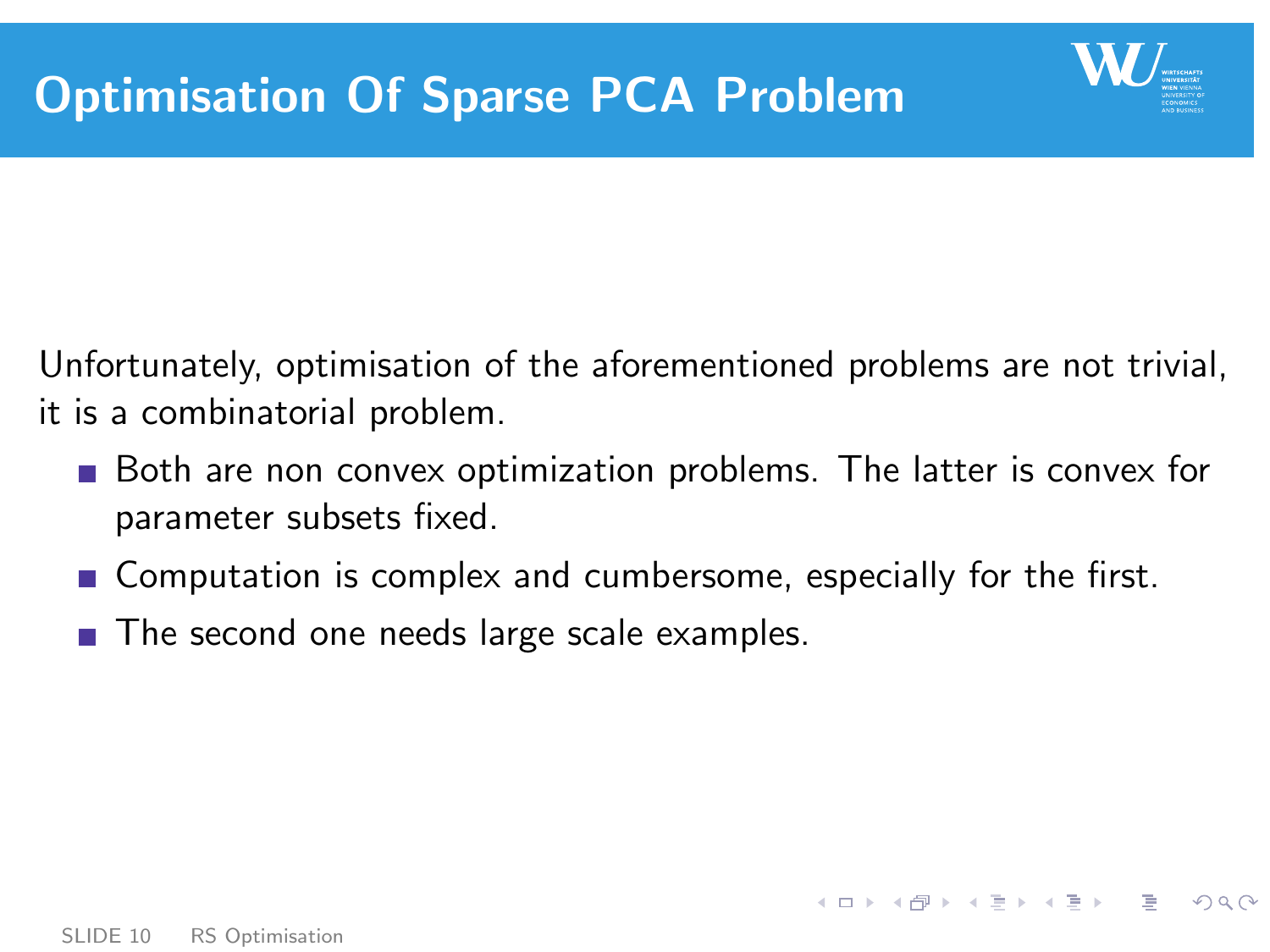

<span id="page-10-0"></span>

Algorithms that we will not consider further:

- **Sorting simply sorts the diagonal of the covariance matrix and ranks** the variables by variance
- **Thresholding computes the leading eigenvectors and form sparse** vector by thresholding all coefficients below a certain level
- SCotLASS (Joliffe et al., 2003) solves the maximum variance problem. It is nonconvex.
- Elastic Net (Zhou et al., 2006) solves the regression problem. It is implemented in R in the package elasticnet.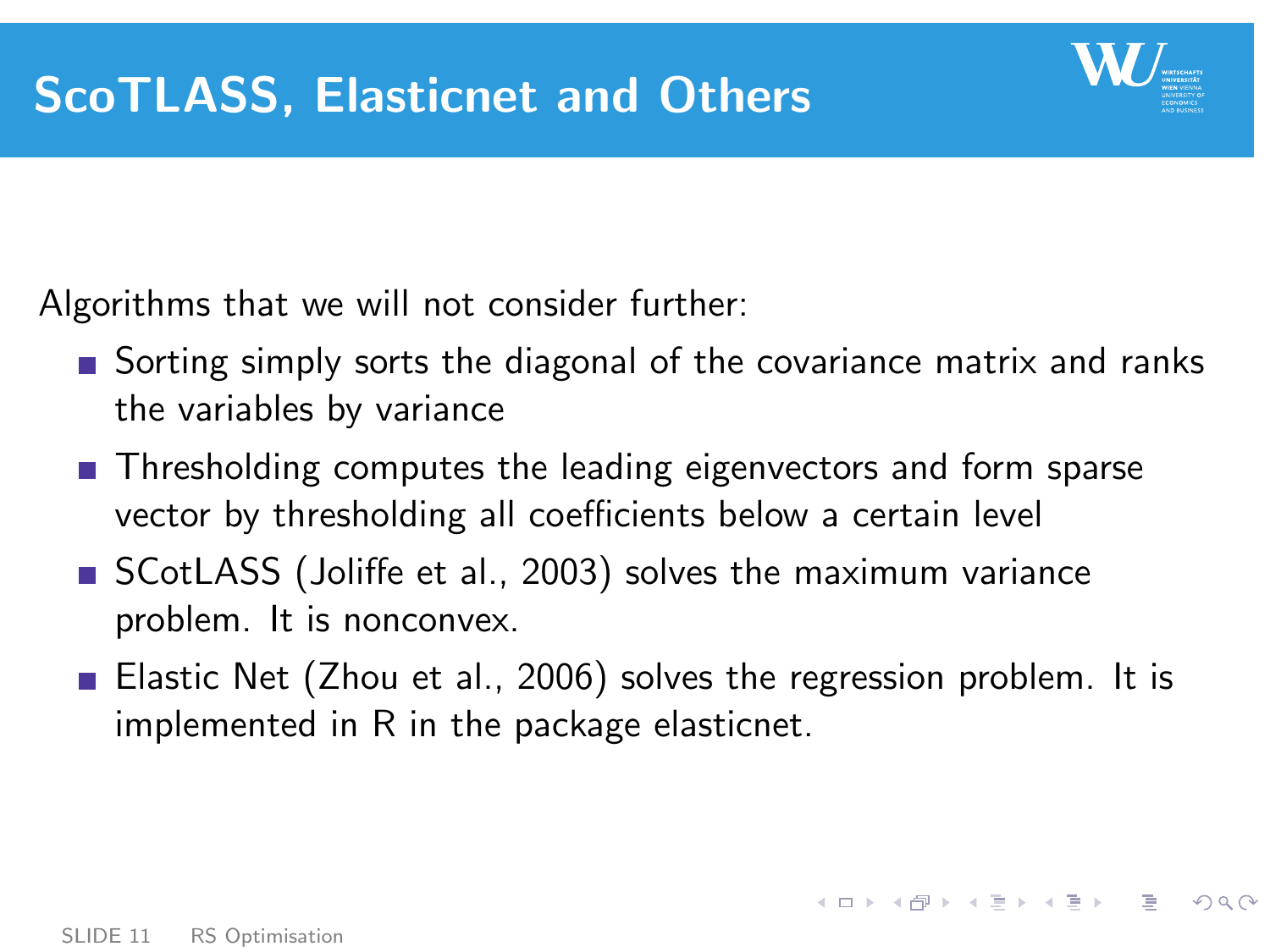

<span id="page-11-0"></span> $A \Box B = A \Box B + A \Box B + A \Box B = A \Box B \Box B$ 

d'Aspremont et al. (2008) formulate [\(4\)](#page-8-1) as a semidefinite relaxation problem and derive greedy algorithms to solve it, as well as conditions for global optimality of a solution. Their approach delivers

- Greedy algorithms for computing a full set of solutions  $(k = 1, \ldots, q)$
- **Tractable sufficient conditions for**  $v_q$  **to be a global optimum of [\(4\)](#page-8-1)**
- Numerical cost:  $O(p^3)$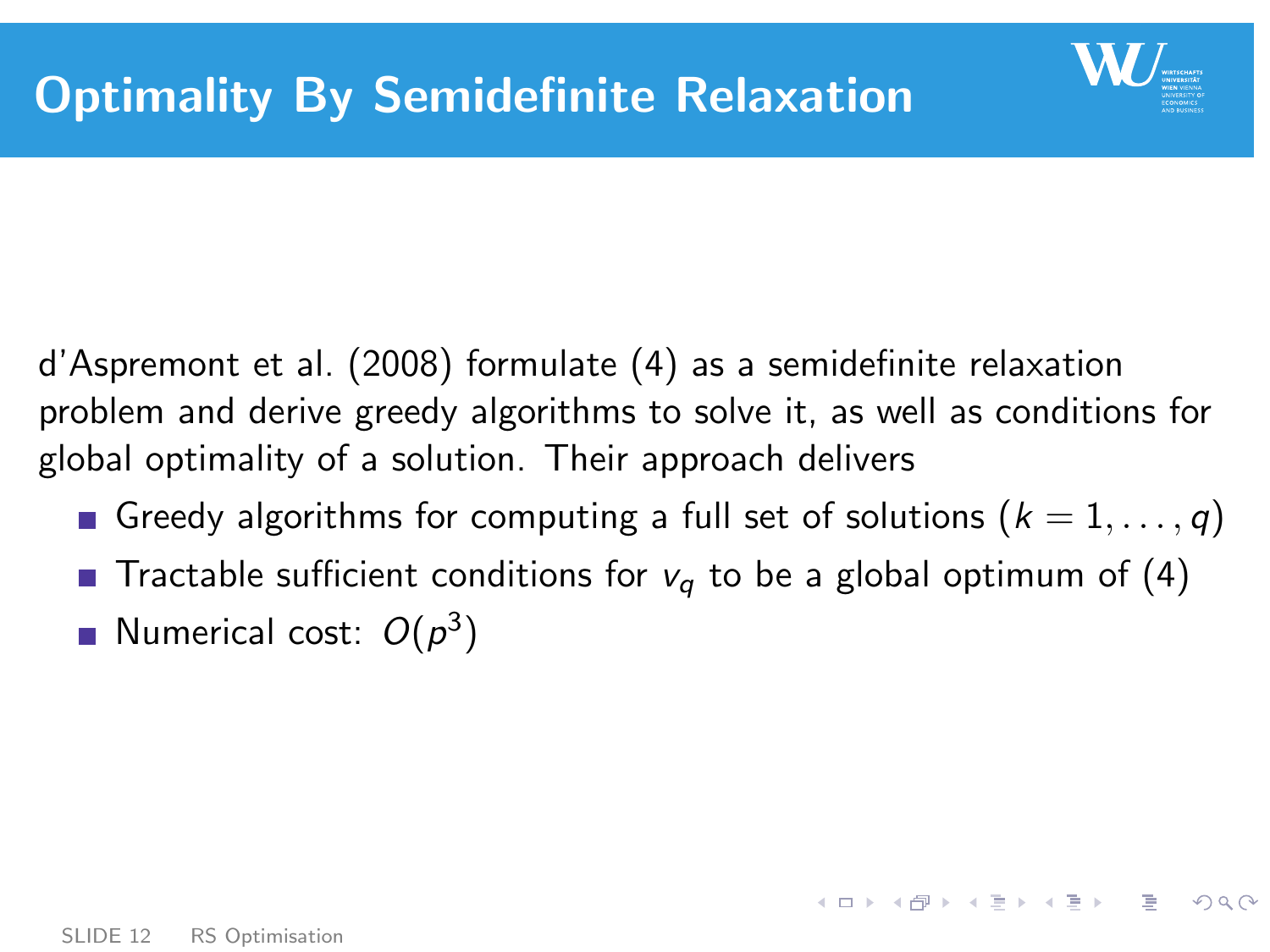

**KORK EXTERNS EN 2000** 

Actually, they use

<span id="page-12-0"></span>
$$
\phi(\rho) = \max_{\|v_1\| \le 1} v_1^T (X^T X) v_1 - \rho \|v_1\|_0 \tag{4}
$$

which is directly related to [\(4\)](#page-8-1) ( $\rho$  denotes the sparsity parameter). Mostly this means that an optimal solution for the latter is globally optimal for [\(4\)](#page-8-1). Note the rank one approximation. Reformulating [\(4\)](#page-12-0) gives

$$
\phi(\rho) = \max_{\|z\|=1} \sum_{i=1}^{p} ((x_i^T z)^2 - \rho)_+ \quad = \quad \max \sum_{i=1}^{p} (x_i^T z z^T x_j - \rho)_+ \\
 \text{s.t.} \quad Tr(zz^T) = 1, \text{Rank}(zz^T) = 1, zz^T \succeq 0
$$

with the  $\cdot_+$  operator denoting max $\{0, \cdot\}.$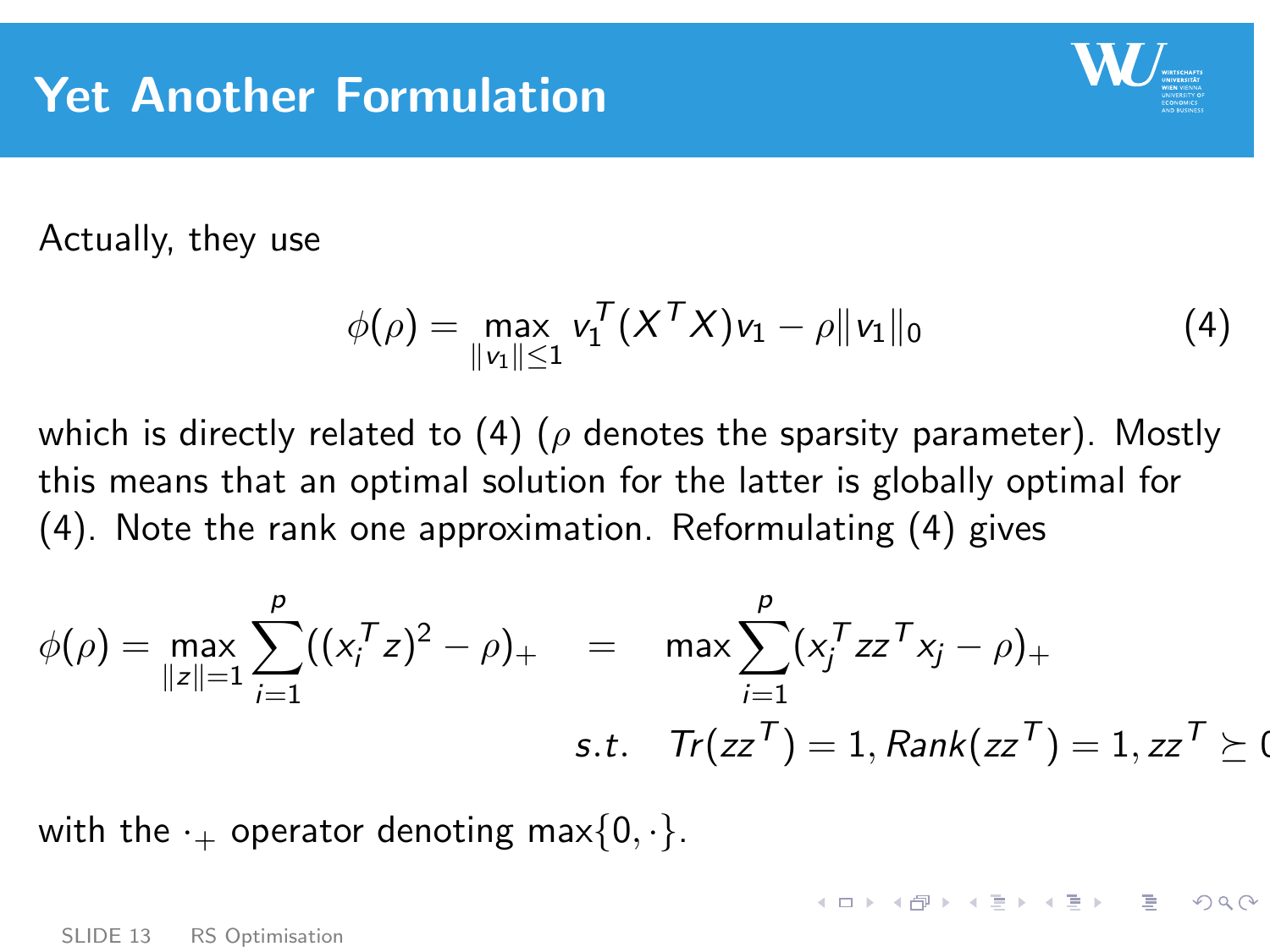

**KORKARYKERKER DRAG** 

This can be written as a semidefinite program in the variables  $Z = zz^T$ and  $P_i$ 

$$
\psi(\rho) = \max \sum_{i=1}^{p} \text{Tr}(P_i B_i)
$$
\n
$$
\text{s.t.} \quad \text{Tr}(Z) = 1, Z \succeq 0, Z \succeq P_i \succeq 0 \tag{6}
$$

with  $B_i = x_i x_i^{\mathcal{T}} - \rho I$ . It always holds that  $\psi(\rho) \geq \phi(\rho)$  and when program has rank one, equality holds  $\psi(\rho) \geq \phi(\rho)$ . This can be used to derive global optimality conditions for the original problem.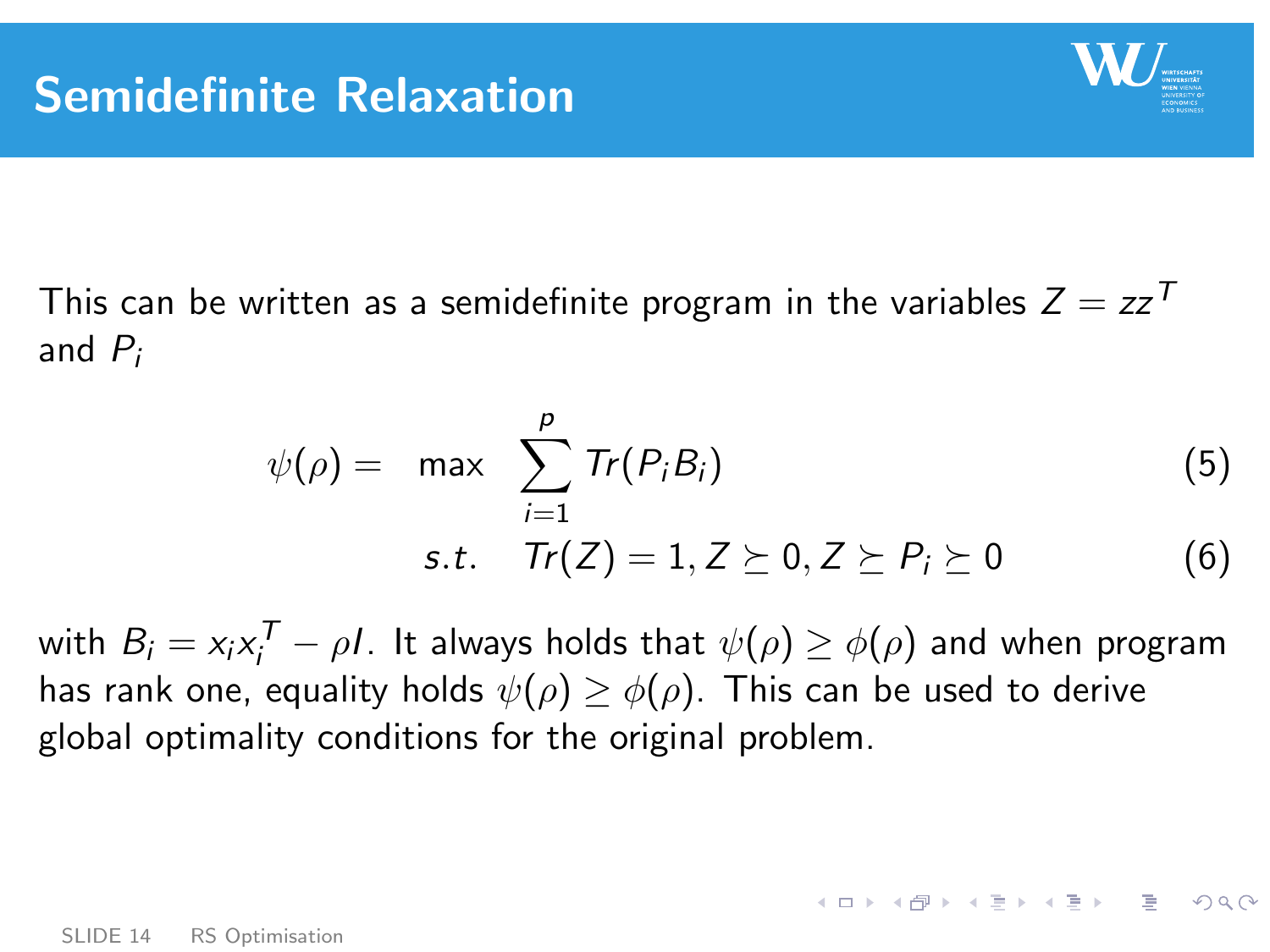

Moghaddam et al. (2006) proposed a greedy algorithm to solve [\(4\)](#page-12-0): Input a positive semidefinite, symmetric matrix  $\Sigma$ 

 $\blacksquare$  Decreasingly sort diagonal of  $\Sigma = X^{\mathcal{T}}X$  and permute elements accordingly. Compute Cholesky decomposition of Σ

2 Initalisation: 
$$
I_1 = \{1\}, z_1 = x_1 / ||x_1||
$$

**8** Compute 
$$
i_k = \text{argmax}_{i \notin I_k} \lambda_{\text{max}}(\sum_{j \in I_k \cup \{i\}} x_j x_j^T)
$$

- 4 Set  $I_{k+1} = I_k \cup \{i_k\}$  and compute  $z_{k+1}$  as the leading eigenvector of  $\sum_{j\in I_{k+1}} x_jx_j^{\intercal}$
- **5** Set  $k = k + 1$ . If  $k < p$  go to step 3.

Outputs sparsity patterns  $I_k$ . Costs:  $O(p^4)$ . At each step  $v_k = argmax_{\{v_{I_k^c},||v||=1\}} v^\mathcal{T} \Sigma v - \rho k$ , the solution to [\(4\)](#page-12-0) given  $I_{k}$ .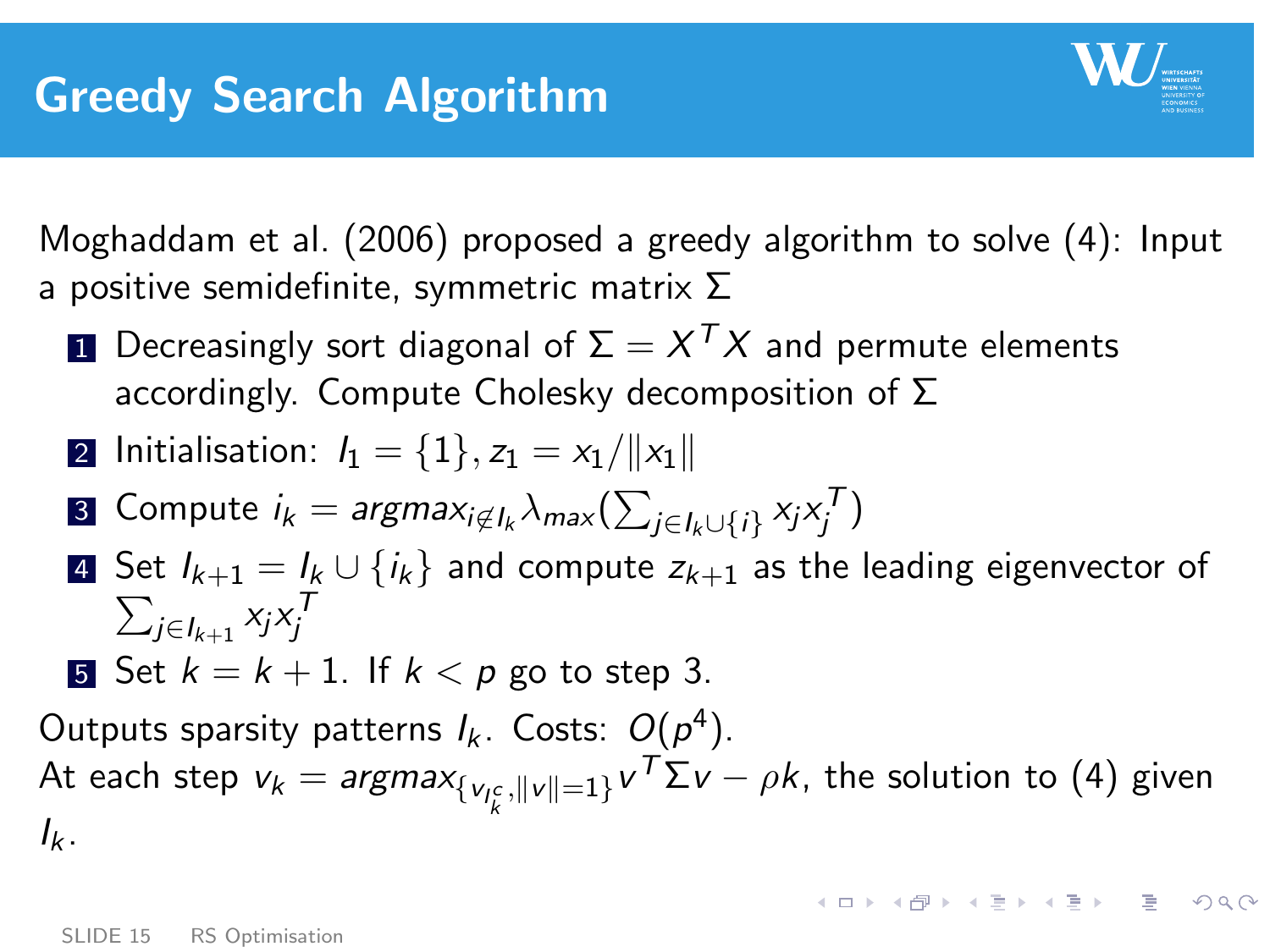

 $\blacksquare$  Decreasingly sort diagonal of  $\Sigma = X^{\mathcal{T}}X$  and permute elements accordingly. Compute Cholesky decomposition of  $\sigma$ .

2 Initalisation: 
$$
I_1 = \{1\}, z_1 = x_1 / ||x_1||
$$

3 Compute 
$$
i_k = \text{argmax}_{i \notin I_k} (z_k^T x_i)^2
$$

4 Set  $\sum$  $I_{k+1} = I_k \cup \{i_k\}$  and compute  $z_{k+1}$  as the leading eigenvector of  $_{j\in I_{k+1}}$   $x_jx_j^T$ 

**5** Set 
$$
k = k + 1
$$
. If  $k < p$  go to step 3.

Outputs sparsity patterns  $I_k$ . Costs:  $O(p^3)$ . At each step  $v_k = argmax_{\{v_{I_k^c},||v||=1\}} v^\mathcal{T} \Sigma v - \rho k$ , the solution to [\(4\)](#page-12-0) given  $I_{k}$ .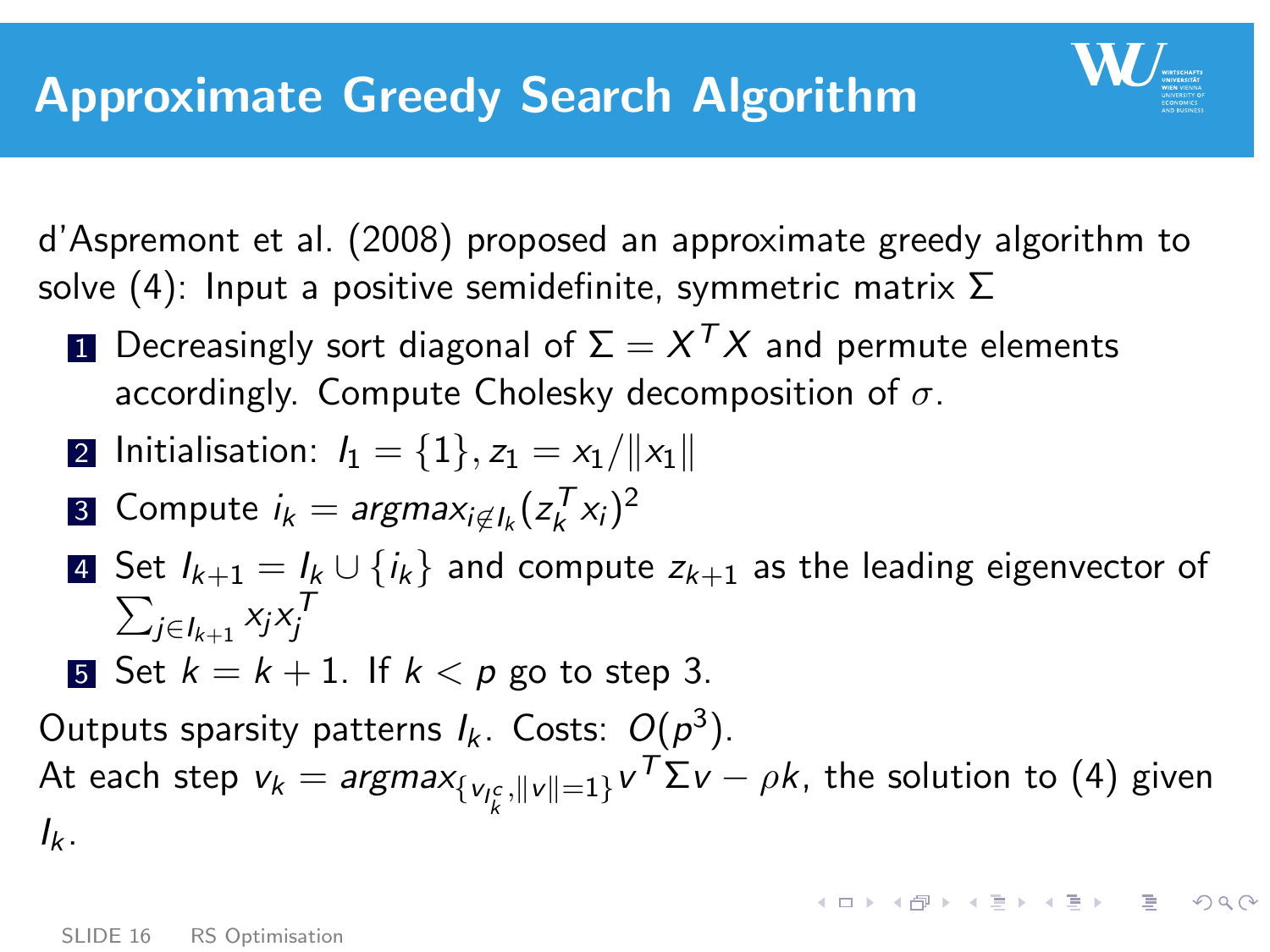

**KORK EXTERNS EN 2000** 

Currently, there is only one implementation: spca in elasticnet. Hence we started implementing these algorithms

- spca greedy(): The full blown greedy search
- spca approx(): The approximate greedy search
- $\blacksquare$  check optimality(): Check optimality of a sparsity pattern (see later)

Later we will see five additional algorithms. Also, there are some other matlab and python functions available that we might port to R. Package?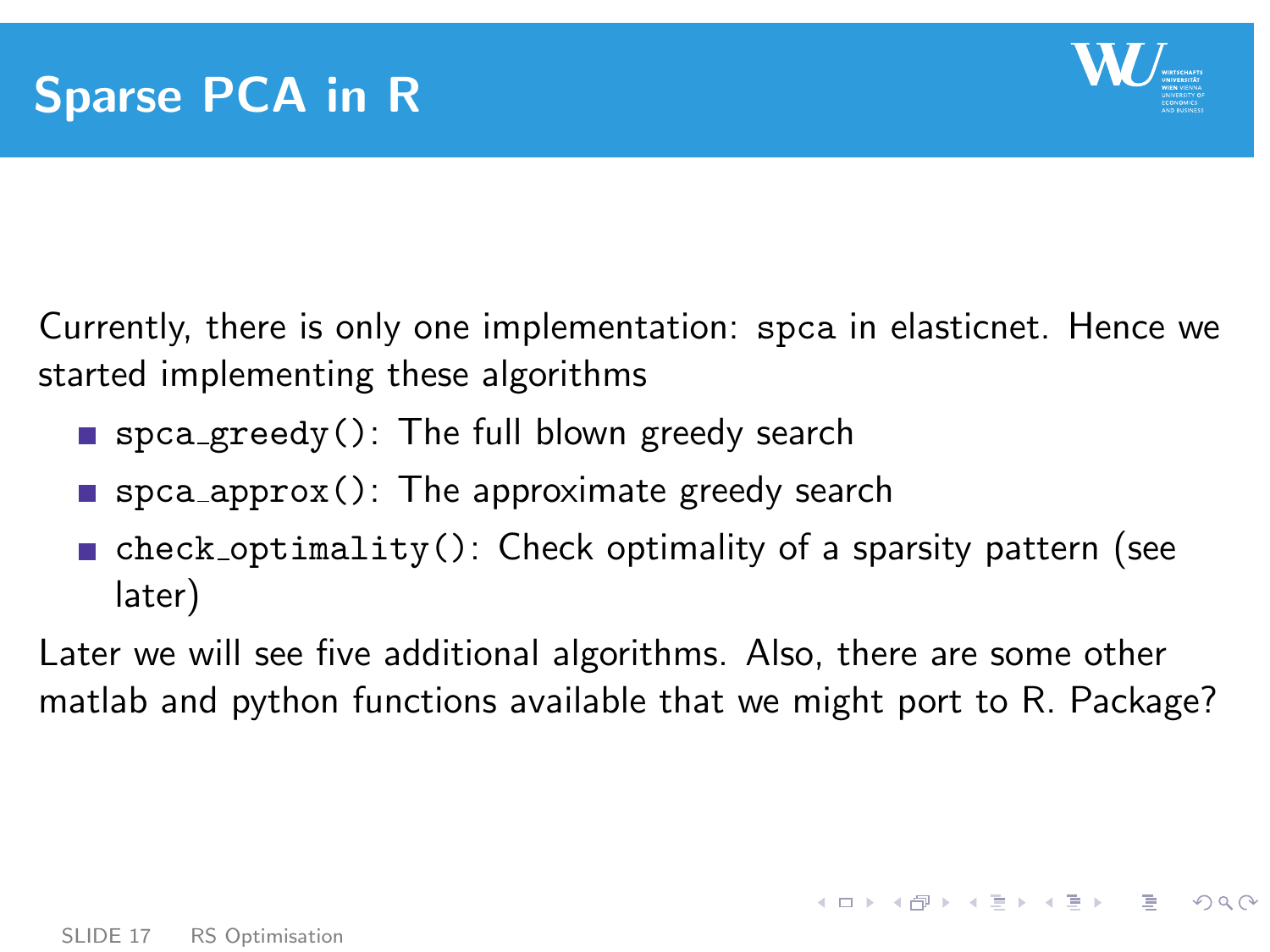

Let us assume the market are  $p = 15$  assets from Eurostoxx 50 with price  $P_{i,t}$  at time  $t.$  We have a covariance matrix  $S$  of assets.  $P_t$  is the value of a portfolio of assets with coefficients  $f_i$ ,  $P_t = \sum_{i=1}^p f_i P_{i,t}.$  We built a matrix of asset time series  $(2007 - 01 - 08)$  to  $2011 - 23 - 05$ ) via

```
> load("finDatClean.rda")
> dim(finDat)
[1] 959 15
```

```
> matplot(finDat, type = "l")
```
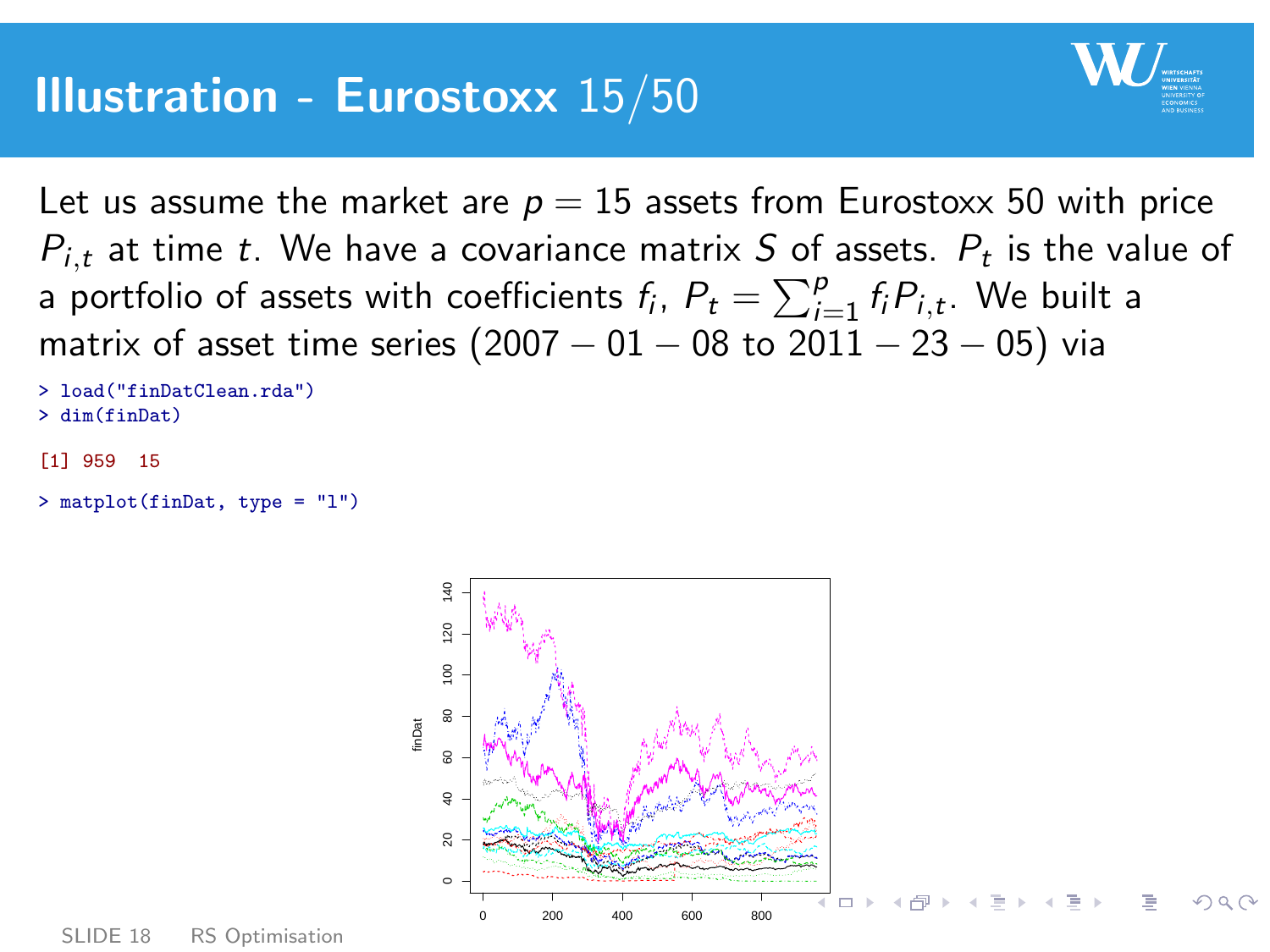

The so-called market factors are given by

$$
S = \sum_{i=1}^{p} \lambda_i v_i v_i^T \tag{7}
$$

**KEIN KARA KEIN EE SOAR** 

Apparently, one can hedge some of the risk using the  $q$  most important factors

$$
P_t = \sum_{i=1}^q (f^T v_i) F_{i,t} + e_t \text{ with } F_{i,t} = v_i^T P_{i,t}
$$
 (8)

Usually,  $q = 3$  is chosen (called level, spread and convexity). The factors  $v_i$  usually assign a nonzero weight to all assets  $P_i$ , which might lead to large transaction costs.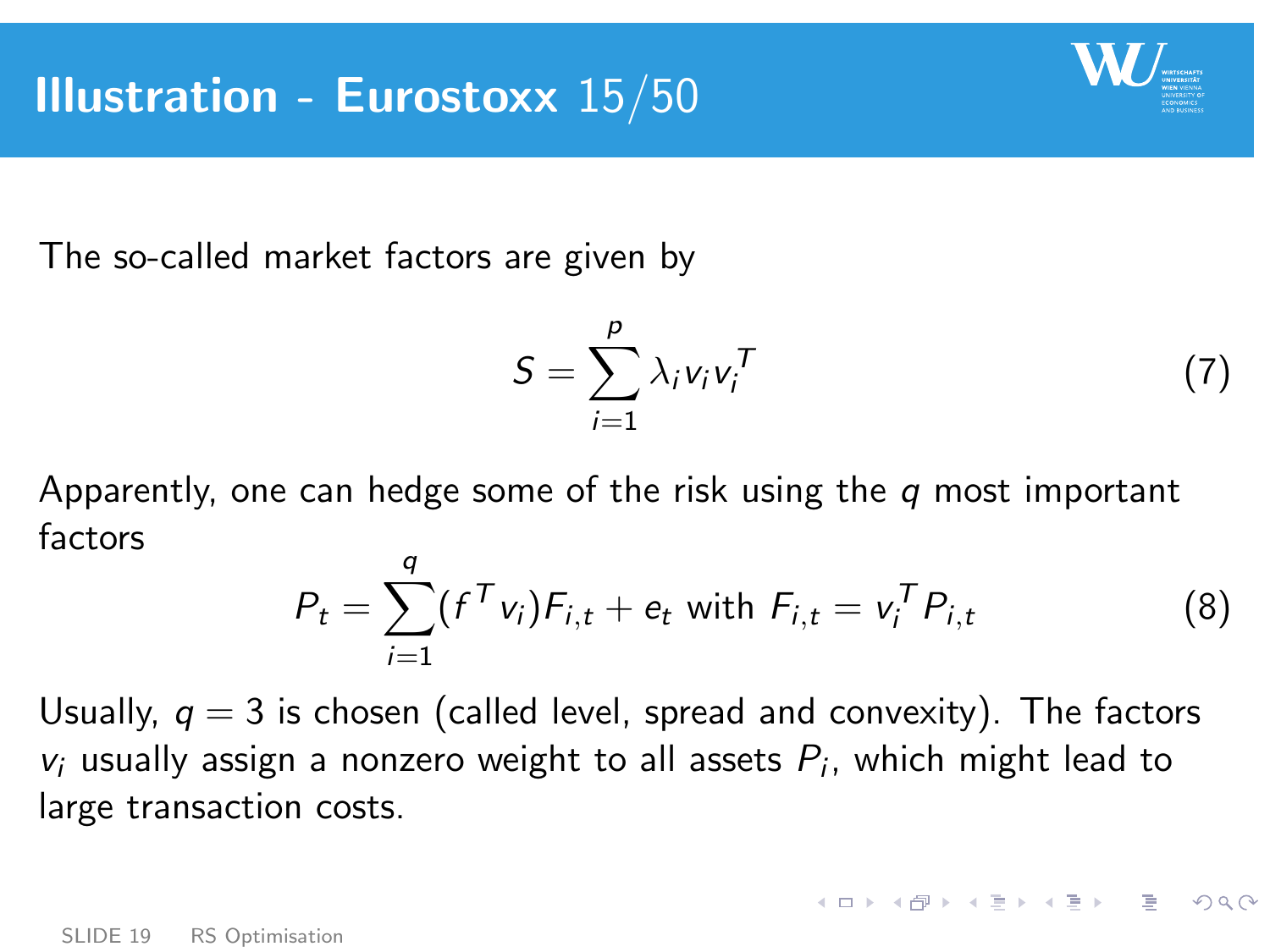# Illustration - Eurostoxx 15/50



K ロ ▶ K 個 ▶ K ミ ▶ K ミ ▶ │ 글 │ K 9 Q Q

#### With classic PCA:

```
> sc.finDat <- scale(finDat, scale = FALSE)
> res.pca <- prcomp(sc.finDat)
> res.pca$rotation[, 1:3]
```

|                | PC <sub>1</sub> | PC <sub>2</sub> | PC <sub>3</sub> |
|----------------|-----------------|-----------------|-----------------|
| AEG. Classe    | 0.114962728     | $-0.0188007519$ | 0.015491510     |
| AT.Close       | $-0.078663443$  | 0.7044274925    | $-0.331108266$  |
| $AI.U.C.$ lose | 0.052552556     | 0.0251466159    | $-0.002019747$  |
| MT.Close       | 0.526412767     | $-0.2880767757$ | $-0.646760447$  |
| G.Close        | 0.028738769     | 0.1660812118    | $-0.065879896$  |
| CS.Close       | 0.219421295     | 0.3041230051    | 0.283754596     |
| STD.Close      | 0.100528689     | 0.0224251968    | 0.001224187     |
| BAS.Close      | 0.126508648     | $-0.0395491507$ | $-0.407513694$  |
| BAYN.Close     | 0.108791799     | $-0.0839864905$ | 0.071668968     |
| BBVA.Close     | 0.119082885     | $-0.0004836227$ | 0.069992034     |
| CA.Close       | 0.051488262     | 0.1109290267    | $-0.073840617$  |
| DB.Close       | 0.735583013     | 0.2278055151    | 0.380195301     |
| DTE.C1ose      | 0.067747294     | 0.3782475023    | $-0.207584048$  |
| ENI.Close      | $-0.005149654$  | 0.1880536092    | $-0.071303175$  |
| NOK.Close      | 0.226440656     | $-0.2190369003$ | 0.112636246     |
|                |                 |                 |                 |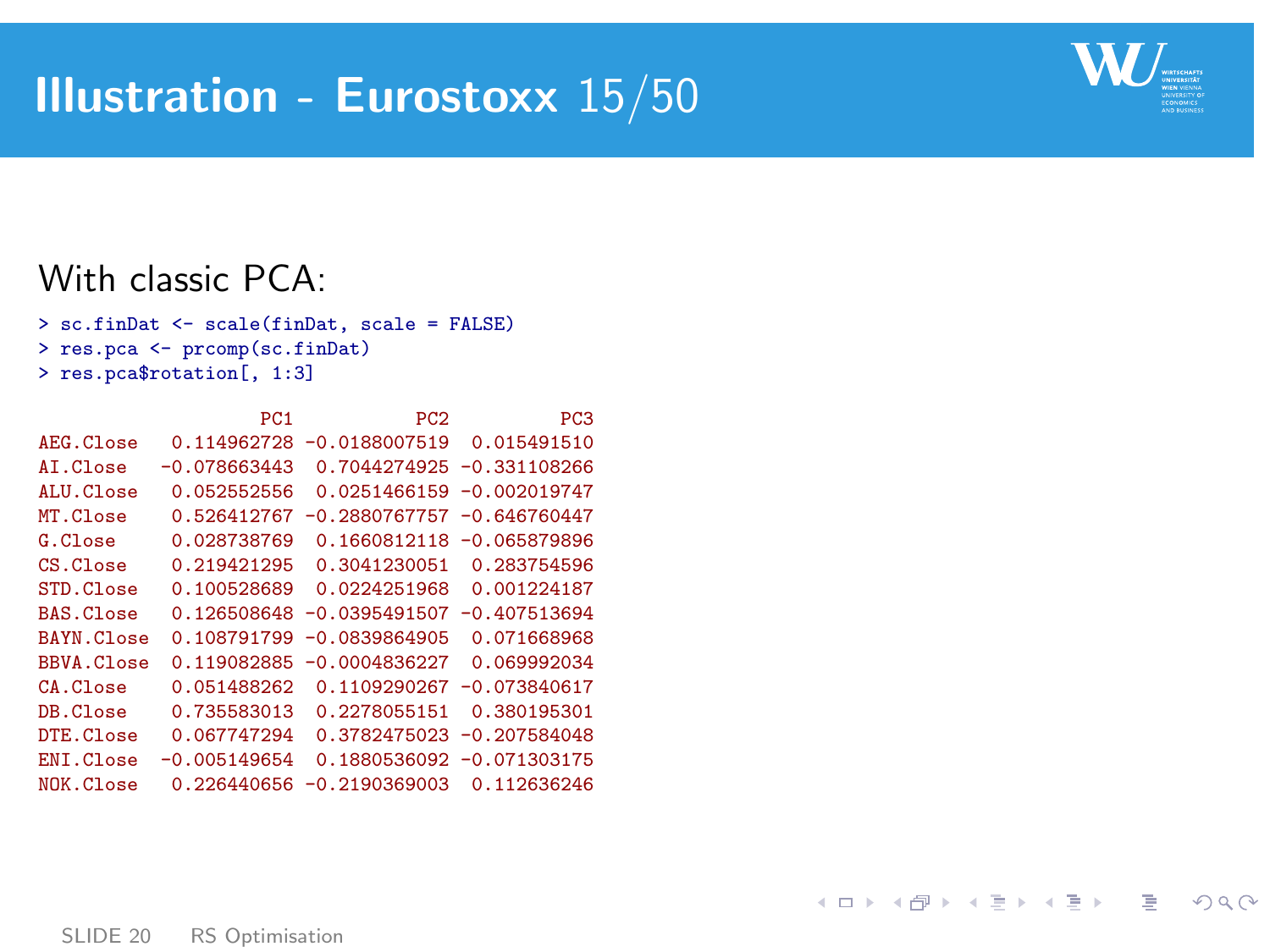

イロト イ母 トイミト イミト ニヨー りんぴ

#### With sparse PCA

```
> source("code/pathSPCA.R")
> res.spca <- \frac{1}{2} spca_approx(dat = sc.finDat, k = 5)
> colnames(sc.finDat)[res.spca$index]
[1] "DB.Close" "MT.Close" "NOK.Close" "CS.Close" "BAS.Close"
> finSub <- sc.finDat[, res.spca$index]
> res.pcaSub <- prcomp(finSub)
> res.pcaSub$rotation[, 1:3]
                PC1 PC2 PC3
DB.Close 0.7613117 0.4512434 -0.1155939
MT.Close 0.5451746 -0.7008459 0.2008054
NOK.Close 0.2329092 -0.0514374 -0.7647086
```

```
CS.Close 0.2273997 0.4242716 0.5542596
BAS.Close 0.1312702 -0.3500603 0.2330930
```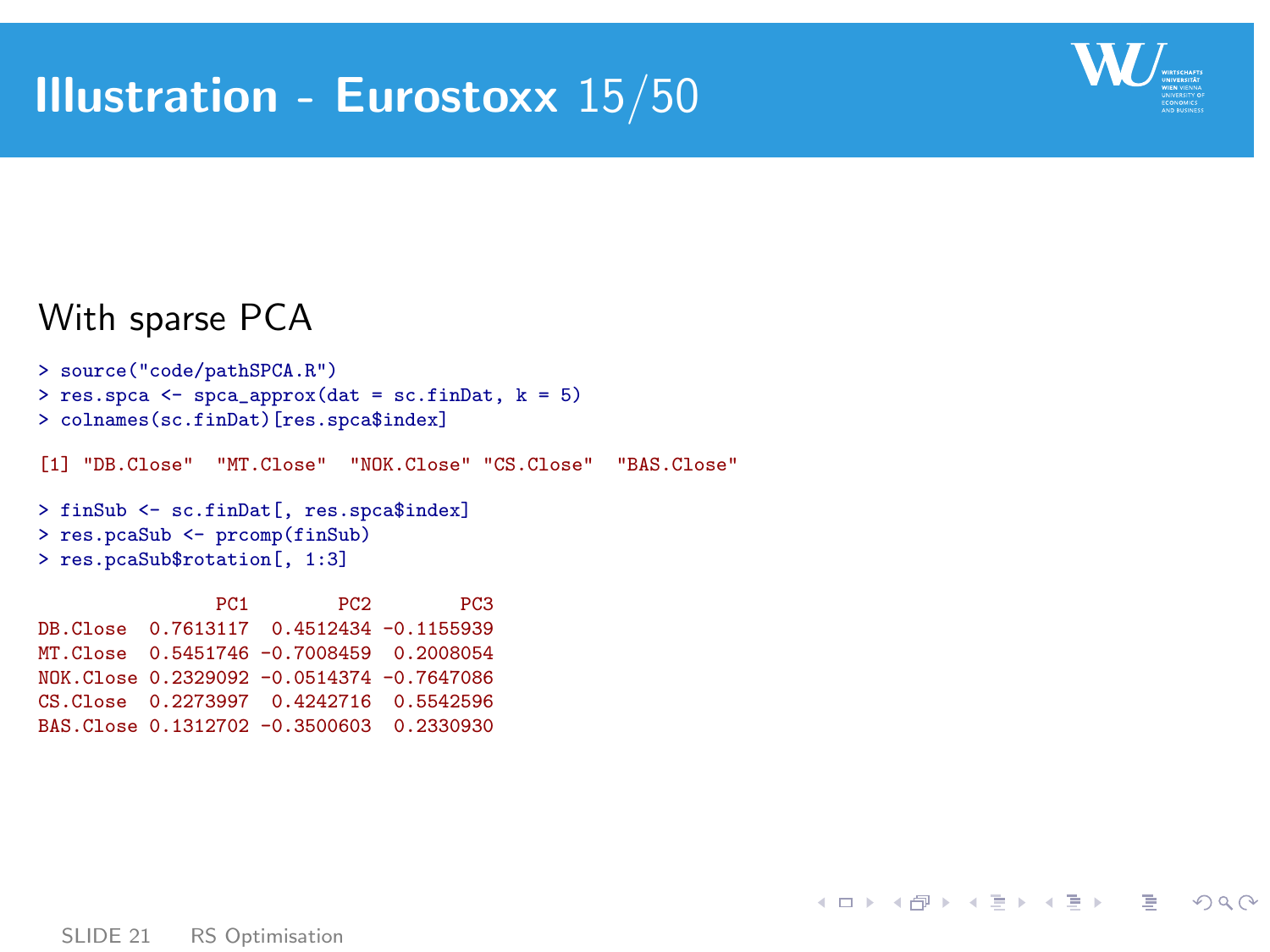# Illustration - Eurostoxx 15/50



目

 $2Q$ 

イロメ イ部メ イミメ イミメー

**loadings of first factor**

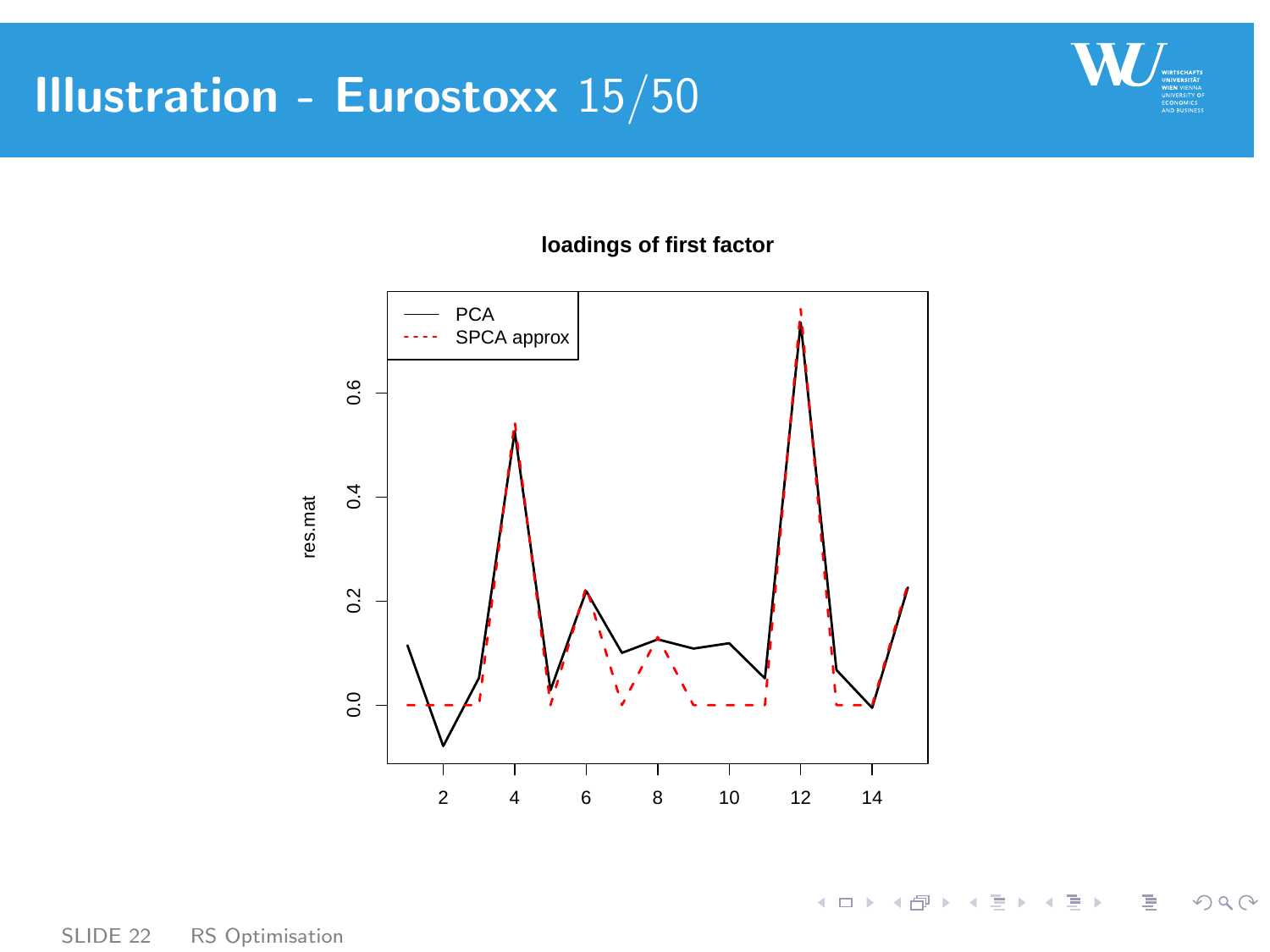

K ロ ▶ K 個 ▶ K ミ ▶ K ミ ▶ → 트 → 9 Q Q

#### To compare with elastic net

```
> library(elasticnet)
> res.enet <- spca(x = sc.finDat, K = 5, type = "predictor", sparse = "varnum",
+ para = c(5, 5, 5, 5, 5), trace = FALSE)
> res.enet$loadings[, 1:3]
```

| 0.00000000<br>0.00000000<br>AEG. Classe<br>0.00000000<br>0.87819572<br>AT.Close<br>0.00000000<br>0.00000000<br>$AI.U.C.$ lose<br>0.00000000<br>MT.Close<br>0.45681778<br>0.00000000<br>0.11037742<br>G.C.<br>$CS.G$ lose<br>0.19522480<br>0.00000000<br>0.00000000<br>0.00000000<br>STD.Close<br>0.00000000<br>0.00000000<br>BAS.Close<br>BAYN.Close<br>0.00000000<br>0.00000000<br>0.00000000<br>BBVA.Close<br>0.00000000 |          | PC <sub>1</sub> | PC <sub>2</sub> | PC <sub>3</sub> |
|----------------------------------------------------------------------------------------------------------------------------------------------------------------------------------------------------------------------------------------------------------------------------------------------------------------------------------------------------------------------------------------------------------------------------|----------|-----------------|-----------------|-----------------|
|                                                                                                                                                                                                                                                                                                                                                                                                                            |          |                 |                 | 0.00000000      |
|                                                                                                                                                                                                                                                                                                                                                                                                                            |          |                 |                 | 0.00000000      |
|                                                                                                                                                                                                                                                                                                                                                                                                                            |          |                 |                 | 0.00000000      |
|                                                                                                                                                                                                                                                                                                                                                                                                                            |          |                 |                 | $-0.87704443$   |
|                                                                                                                                                                                                                                                                                                                                                                                                                            |          |                 |                 | 0.00000000      |
|                                                                                                                                                                                                                                                                                                                                                                                                                            |          |                 |                 | 0.09407484      |
|                                                                                                                                                                                                                                                                                                                                                                                                                            |          |                 |                 | 0.00000000      |
|                                                                                                                                                                                                                                                                                                                                                                                                                            |          |                 |                 | 0.00000000      |
|                                                                                                                                                                                                                                                                                                                                                                                                                            |          |                 |                 | 0.15739780      |
|                                                                                                                                                                                                                                                                                                                                                                                                                            |          |                 |                 | 0.00000000      |
|                                                                                                                                                                                                                                                                                                                                                                                                                            | CA.Close | 0.00000000      | 0.00000000      | 0.00000000      |
| DB.Close<br>0.82569075<br>0.00000000                                                                                                                                                                                                                                                                                                                                                                                       |          |                 |                 | 0.41061560      |
| 0.06273822<br>0.44151222<br>DTE.Close                                                                                                                                                                                                                                                                                                                                                                                      |          |                 |                 | 0.00000000      |
| ENT.Close<br>0.00000000<br>0.07890564                                                                                                                                                                                                                                                                                                                                                                                      |          |                 |                 | 0.00000000      |
| NOK.Close<br>0.25981436<br>$-0.12421738$                                                                                                                                                                                                                                                                                                                                                                                   |          |                 |                 | 0.16900817      |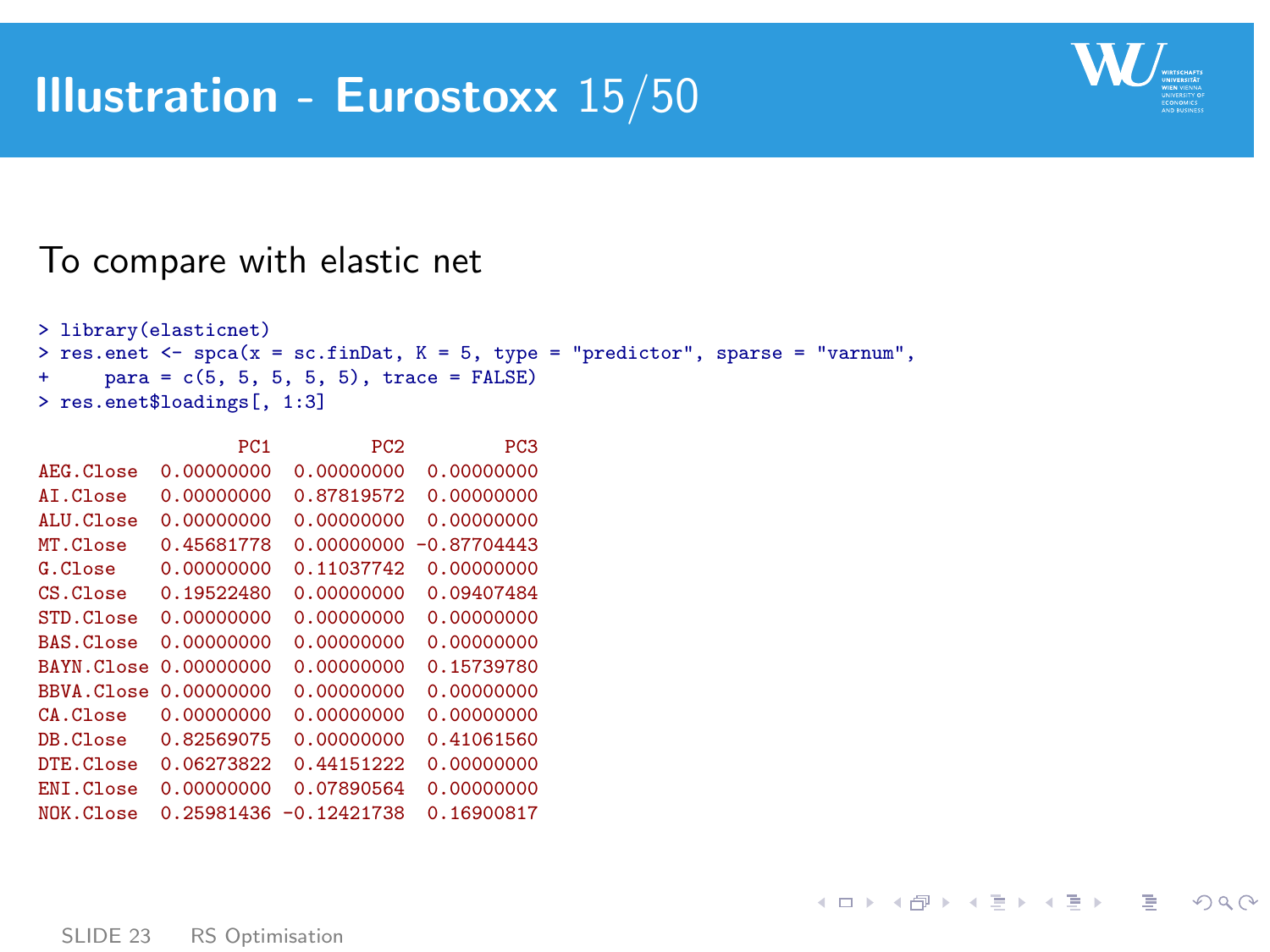# Illustration - Eurostoxx 15/50



目

 $2Q$ 

イロト イ部 トイミト イミトー



#### **loadings of first factor**

SLIDE 24 [RS Optimisation](#page-0-0)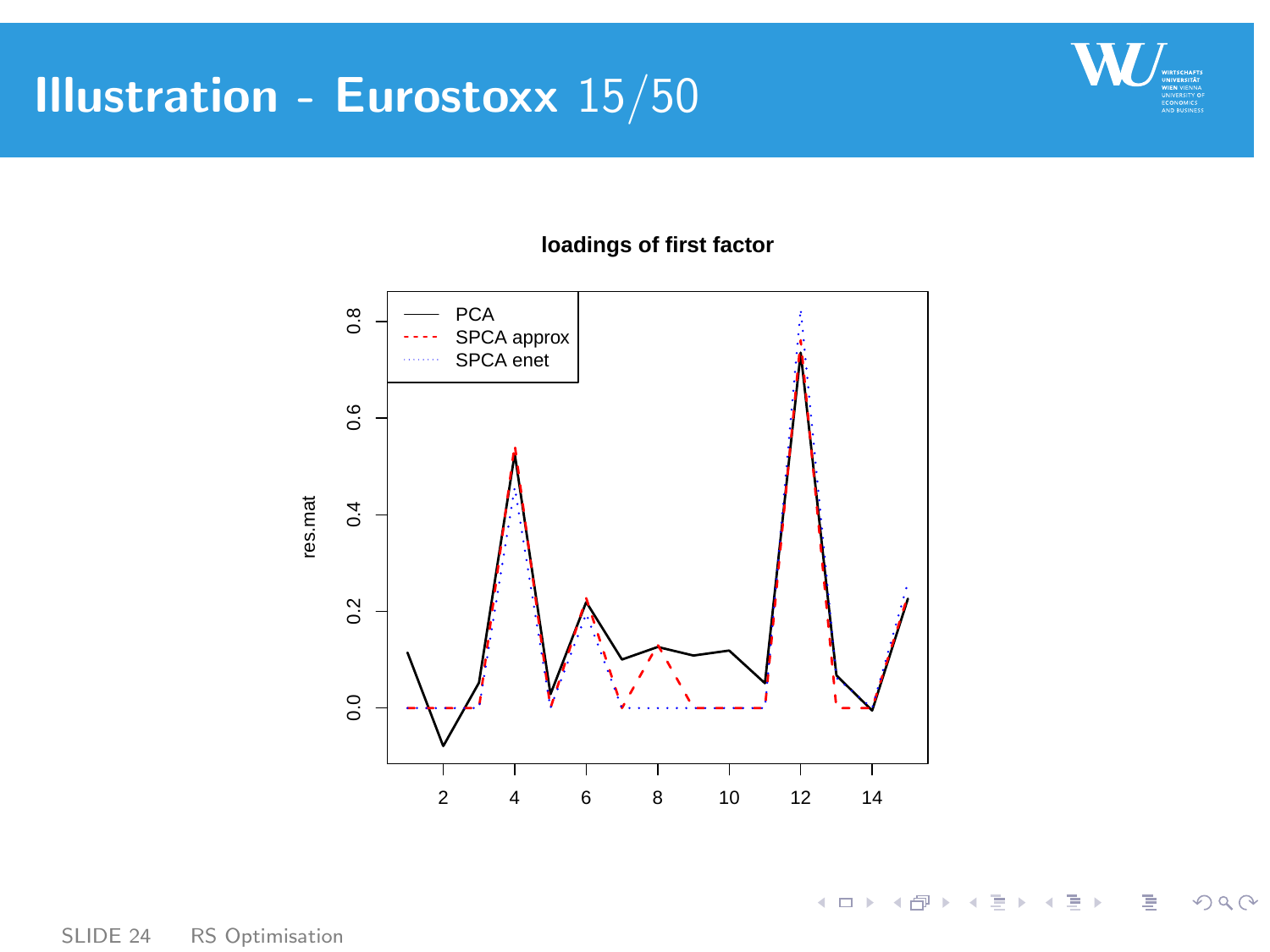

One can check the global optimality of a sparsity pattern I with the sufficient condition from d'Aspremont et. al. (2008, Theorem 6): Let v be the largest eigenvector of  $\sum_{i\in I} x_i x_i^{\mathcal T}$ . If there is a  $\rho* \geq 0$  such that

$$
\max_{i \in I^c} (x_i^T v)^2 < \rho^* < \min_{i \in I^c} (v_i^T x)^2 \text{ and } \lambda_{\max} (\sum_i Y_i) \leq \sum_{i \in I} ((x_i^T v)^2 - \rho^*),
$$
\n(9)

and  $Y_i$  are the dual variables and it holds that if  $i \in I$ 

$$
Y_i = \frac{B_i v v^T B_i}{v^T B_i v},
$$
\n(10)

KID KAR KID KID NI DA G

then I is globally optimal for [\(4\)](#page-12-0) with  $\rho = \rho *$  and the optimal solution v can be obtained by solving the unconditional PCA problem for the submatrix.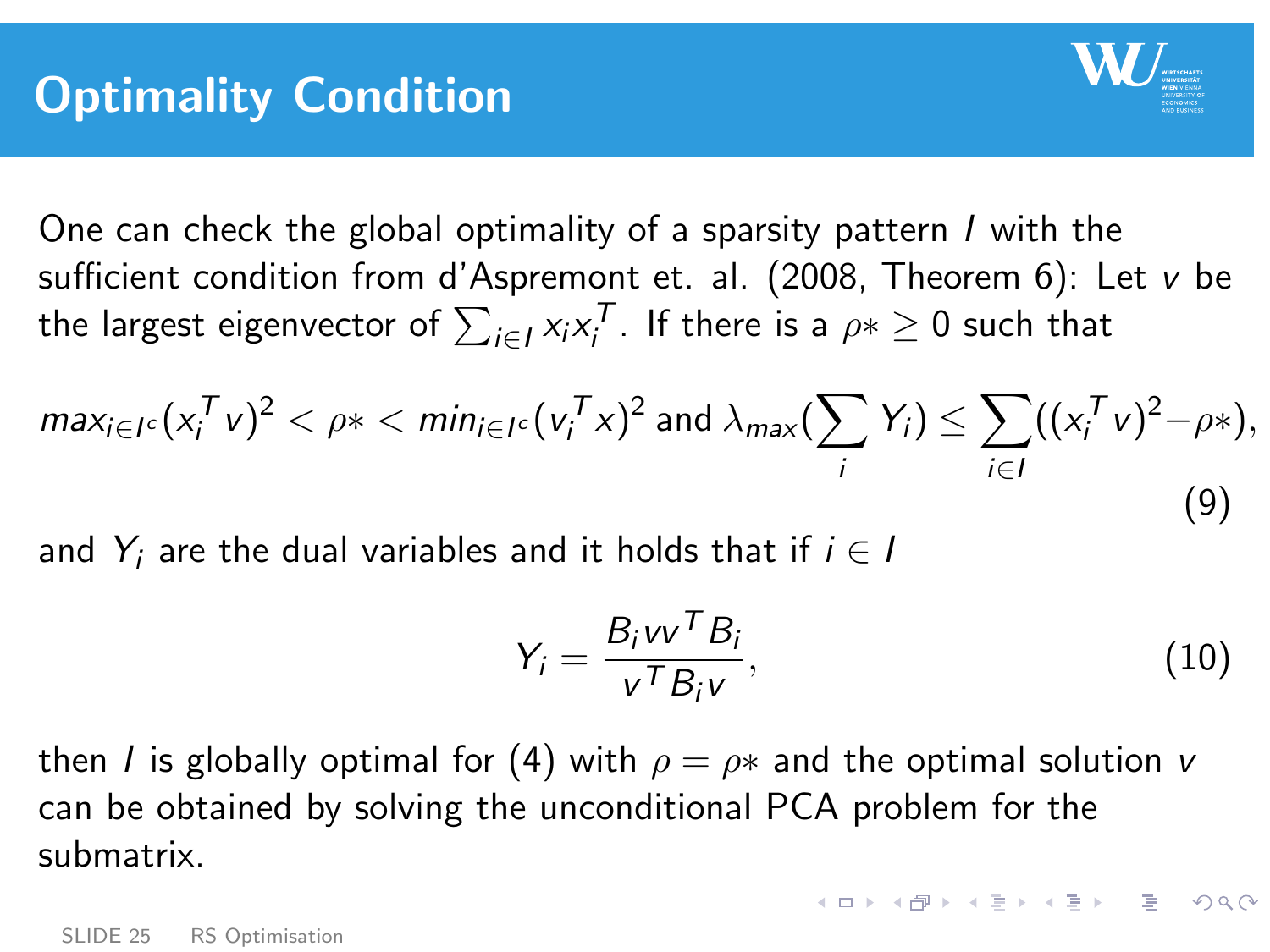# Optimality Condition - R



**KORK EXTERNS EN 2000** 

### For the greedy algorithm

```
> check_optimality(Sigma = res.spca$Sigma, subset = res.spca$res)
```
\$optimal [1] TRUE

\$rho [1] 21800

### For the elasticnet algorithm

```
> check_optimality(Sigma = res.spca$Sigma, subset = c(1, 2, 5, 4)+ 3, 12)$optimal
[1] FALSE
$rho
[1] NA
```
### Only the first subset is optimal.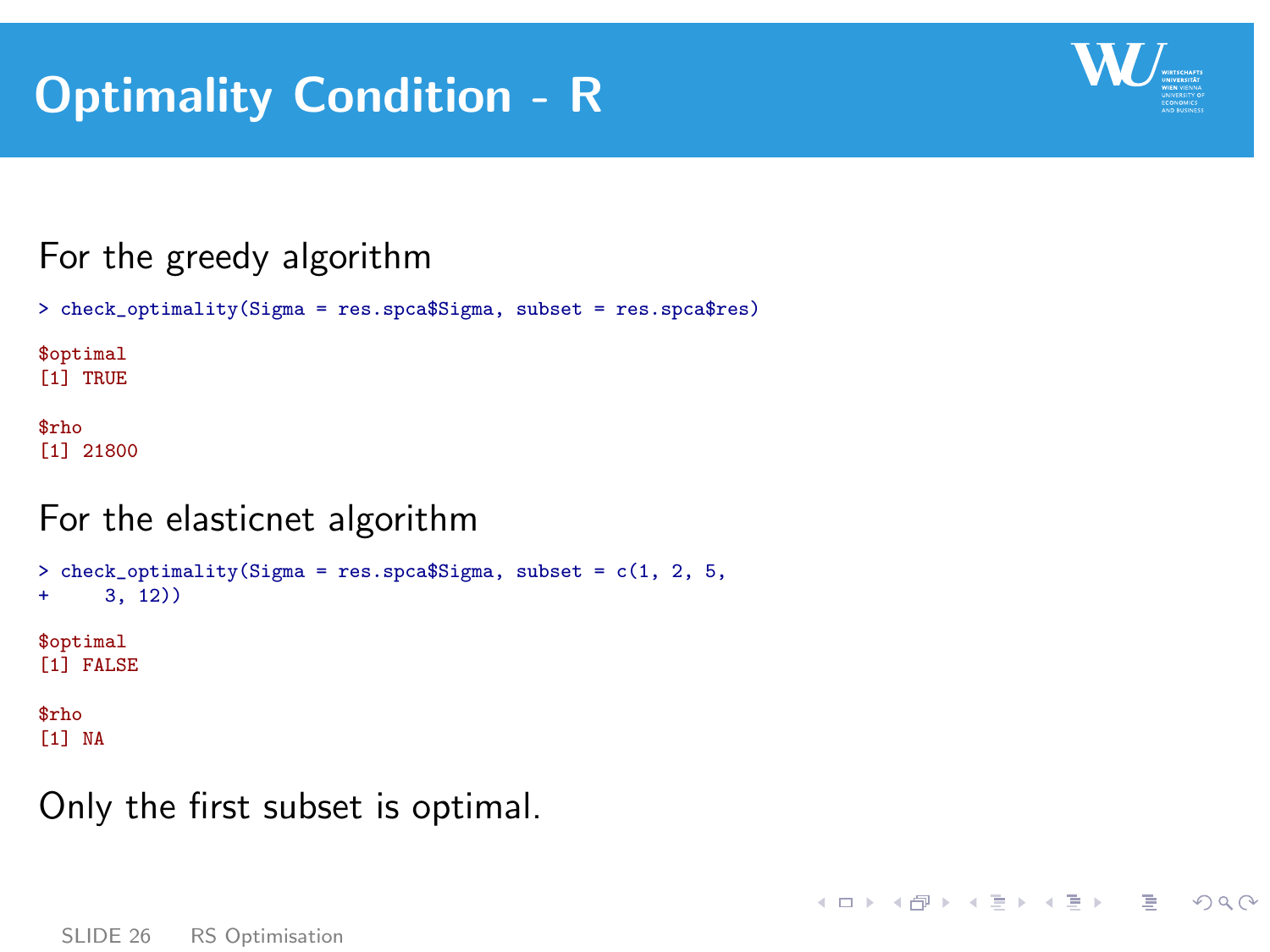# Generalized Power Method



See you at 17.6.

<span id="page-26-0"></span>K ロ ▶ K 個 ▶ K ミ ▶ K ミ ▶ │ 글 │ K 9 Q Q

SLIDE 27 [RS Optimisation](#page-0-0)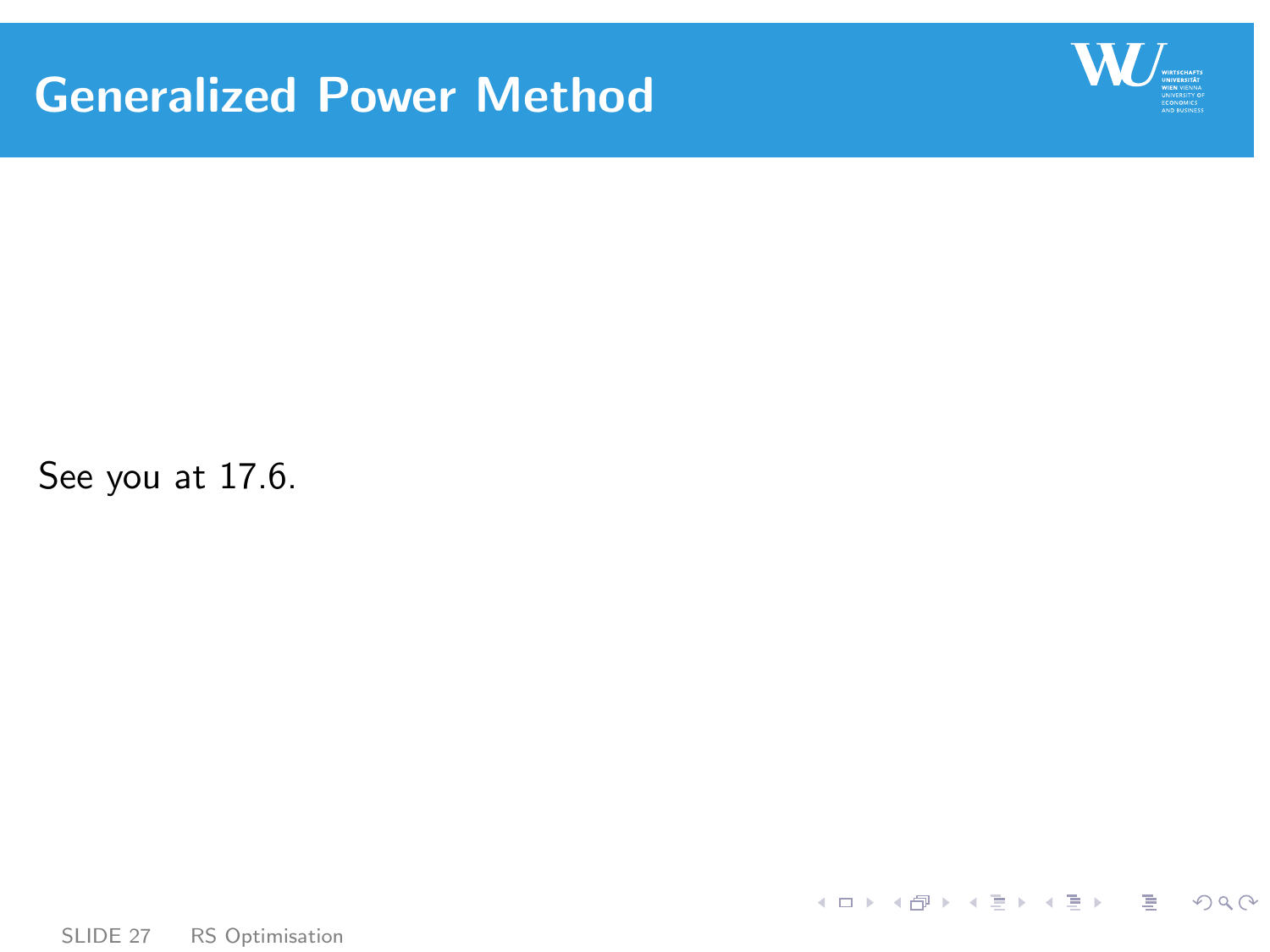



**KORK CONTRACT A CONTROL CONTROL** 

- A. d'Aspremont, F. Bach, and L. El Ghaoui. Optimal solutions for sparse principal component analysis. Journal of Machine Learning, 9:1269–1294, 2008.
- I. Joliffe, N. Trendafilov, and M. Uddin. A modified principal component technique based on the lasso. Journal of Computational and Graphical Statistics, 12:531–547, 2003.
- B. Moghaddam, Y. Weiss, and S. Avidan. Spectral bounds for sparse pca: Exact and greedy algorithms. Advances in Neural Information Preocessing Systems, 18, 2006.
- S. Sharma. Applied Multivariate Techniques. Wiley, 1996.
- H. Zhou, T. Hastie, and R. Tibshirani. Sparse principal component analysis. Journal of Computational and Graphical Statistics, 15:265–286, 2006.